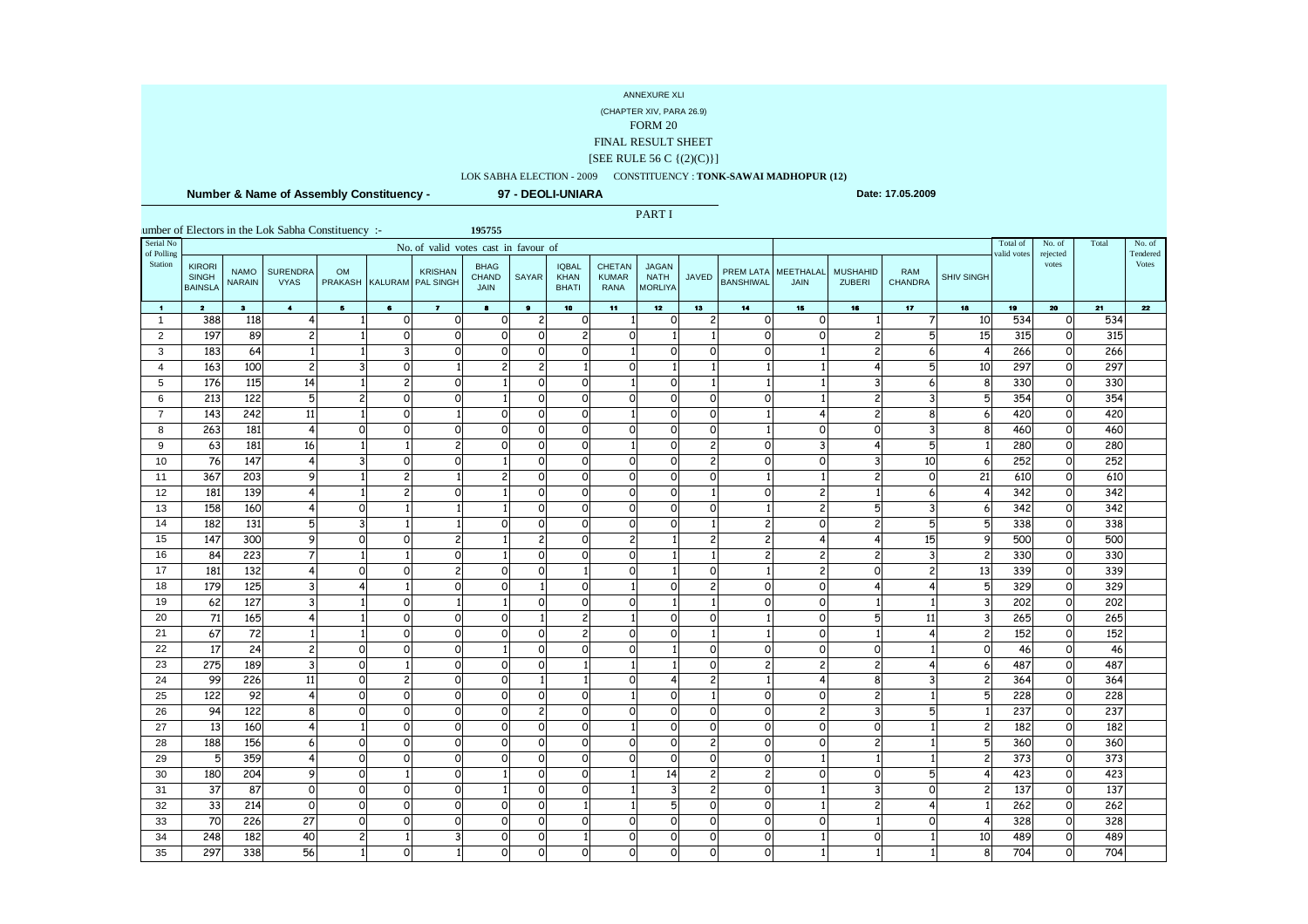(CHAPTER XIV, PARA 26.9)

### FORM 20

### FINAL RESULT SHEET

#### $[SEE$  RULE 56 C  $\{(2)(C)\}]$

### LOK SABHA ELECTION - 2009 CONSTITUENCY : **TONK-SAWAI MADHOPUR (12)**

 **Number & Name of Assembly Constituency -**

**97 - DEOLI-UNIARA**

PART I

**195755** KIRORI SINGH BAINSLA NAMO NARAIN SURENDRA VYAS OM PRAKASH KALURAM KRISHAN PAL SINGH**BHAG**  CHAND JAIN SAYAR IQBAL KHAN BHATI CHETAN KUMAR RANA JAGAN NATH MORLIYAJAVED PREM LATA MEETHALAL MUSHAHID RAM SHIV SINGH 1 2 3 4 5 6 7 8 9 10 11 12 13 14 15 16 17 18 19 20 21 22<br>2 3 4 5 6 7 8 9 10 11 12 13 14 15 16 17 18 19 20 21 No. of rejected votes umber of Electors in the Lok Sabha Constituency :-Total No. of Tendered VotesSerial No of Polling Station No. of valid votes cast in favour of $\int$  Total of  $\int$  Total of  $\int$  Total of  $\int$  Total of  $\int$  and  $\int$  valid votes 36 $\frac{56}{221}$ <u>6| 67| 7| 0| 0| 1| 0| 0| 0| 0| 0| 0| 1| 1| 0| 0| 3| 136| 0| 136</u> 37 <sup>221</sup> <sup>131</sup> <sup>30</sup><u>이 이 이 이 이 이 이 이 이 이 이 이 이 리 384 이 384</u> 38 <sup>165</sup>5 124 10 0 0 0 0 0 0 0 0 0 0 0 0 0 3 3 2 307 0 307 39 $\frac{106}{111}$  <sup>81</sup> <sup>19</sup> <sup>0</sup> <sup>0</sup> <sup>0</sup> <sup>0</sup> <sup>0</sup> <sup>0</sup> <sup>0</sup> <sup>0</sup> <sup>0</sup> <sup>0</sup> <sup>0</sup> <sup>0</sup> <sup>1</sup> <sup>1</sup> <sup>208</sup> <sup>0</sup> <sup>208</sup> 40132 2 11 0 0 0 1 0 0 0 0 0 0 0 1 0 0 3 259 0 259 41 <sup>178</sup>8 51 9 이 이 1 이 이 이 이 이 1 이 이 이 1 2 244 이 244 42 <sup>52</sup><u>2 126 10 0 0 0 0 0 0 0 0 0 0 0 1 0 1 3 193</u> 0 193 43 <sup>92</sup><u>2 271 20 0 0 3 0 0 0 0 0 0 0 1 3 0 5 3 398 0 398</u> 44 <sup>132</sup><u>2 351 20 0 3 0 0 0 0 0 0 0 0 1 1 2 3 4 517 0 517</u> 45 <sup>195</sup>5 90 9 1 이 이 이 이 이 이 이 1 이 이 이 1 3 300 0 300 46 <sup>72</sup> <sup>247</sup> <sup>10</sup> <sup>1</sup> <sup>0</sup> <sup>1</sup> <sup>0</sup> <sup>0</sup> <sup>0</sup> <sup>0</sup> <sup>0</sup> <sup>1</sup> <sup>0</sup> <sup>0</sup> <sup>0</sup> <sup>5</sup> <sup>1</sup> <sup>338</sup> <sup>0</sup> <sup>338</sup> 47221 110<br>166 133 <u>이 6| 이 이 이 이 이 이 이 이 1| 이 이 1| 1| 4| 11| 355| 이 355</u> 48 <sup>166</sup>6 133 2 1 0 1 0 0 0 0 1 2 0 0 2 2 6 316 0 316 49 <sup>106</sup>6 228 16 2 0 1 0 0 1 0 0 0 0 1 0 0 1 0 0 0 1 50 <sup>130</sup>0 213 | 9 | 1 | 0 | 0 | 0 | 0 | 0 | 0 | 0 | 1 | 0 | 1 | 5 | 5 | 6 | 371 | 0 | 371 51 <sup>144</sup>4 47 1 0 0 0 1 0 0 0 1 1 1 1 0 0 0 2 5 203 0 203 52 $\frac{87}{21}$ <u>7 70 3 0 0 1 1 1 1 0 0 2 1 0 1 1 1 3 10 181 0 181</u> 53368<br>96 8 10 1 1 1 0 0 1 0 0 0 0 0 4 1 3 9 14 433 0 433 54 <sup>175</sup>5 96 9 0 1 0 0 1 0 0 0 0 0 1 0 3 4 6 296 0 296 55 <sup>223</sup><u>3 137 4 0 1 0 0 0 0 0 0 1 0 1 2 2 1 372 0 372</u> 56 <sup>13</sup><u>3 145 3 0 0 0 1 0 0 0 0 1 0 0 1 0 1 4 4 172 0 172</u> 57 <sup>81</sup> <sup>57</sup> <sup>26</sup> <sup>3</sup> <sup>0</sup> <sup>0</sup> <sup>1</sup> <sup>0</sup> <sup>0</sup> <sup>0</sup> <sup>0</sup> <sup>0</sup> <sup>0</sup> <sup>0</sup> <sup>0</sup> <sup>4</sup> <sup>2</sup> <sup>174</sup> <sup>0</sup> <sup>174</sup> 58 <sup>86</sup>6 131 7 0 0 0 0 0 0 0 0 0 2 0 1 1 3 2 233 0 233 59 <sup>93</sup><u>3 111 6 1 0 0 2 1 1 1 0 0 0 1 1 1 2 7 6 232 0 232</u> 60 <sup>380</sup>0 220 3 0 0 0 0 1 0 0 1 0 1 0 1 1 0 1 0 12 7 632 0 632 61 <sup>13</sup><u>3 299 9 0 0 0 1 1 1 1 1 0 0 3 2 1 2 6 339 0 339</u> 62 <sup>73</sup><u>3 187 4 0 0 0 0 2 0 0 1 0 1 0 5 6 5 284 0 284</u> 63 <sup>137</sup><u>7 128 2 이 이 1 이 이 이 이 이 이 이 이 1 2 3 6 280 이 280</u> 64 <sup>94</sup><u>4 237 6 1 3 0 0 0 1 1 1 0 2 2 0 1 6 3 357 0 357</u> 65 $\frac{26}{8}$ <u>6| 559| 7| 0| 0| 0| 0| 0| 0| 0| 0| 0| 1| 0| 0| 0| 0| 3| 2| 598| 0| 598</u> 66 <sup>8</sup>8 636 6 1 0 0 0 1 2 0 0 0 0 0 0 2 2 2 660 0 660 67 <sup>205</sup> <sup>179</sup> <sup>6</sup> <sup>2</sup> <sup>1</sup> <sup>0</sup> <sup>1</sup> <sup>0</sup> <sup>0</sup> <sup>1</sup> <sup>1</sup> <sup>1</sup> <sup>1</sup> <sup>0</sup> <sup>2</sup> <sup>1</sup> <sup>11</sup> <sup>412</sup> <sup>0</sup> <sup>412</sup> 68 <sup>166</sup>6 157 6 0 0 0 0 0 0 0 0 0 0 1 0 0 1 0 331 0 331 69191 53<br>137 42 <u>3 3 0 0 0 0 0 0 0 0 0 0 0 1 5 4 5 262 0 262</u> 70 <sup>137</sup><u>7 42 7 1 이 1 이 이 1 이 이 이 이 이 이 이 1 7 3 200 이 200</u>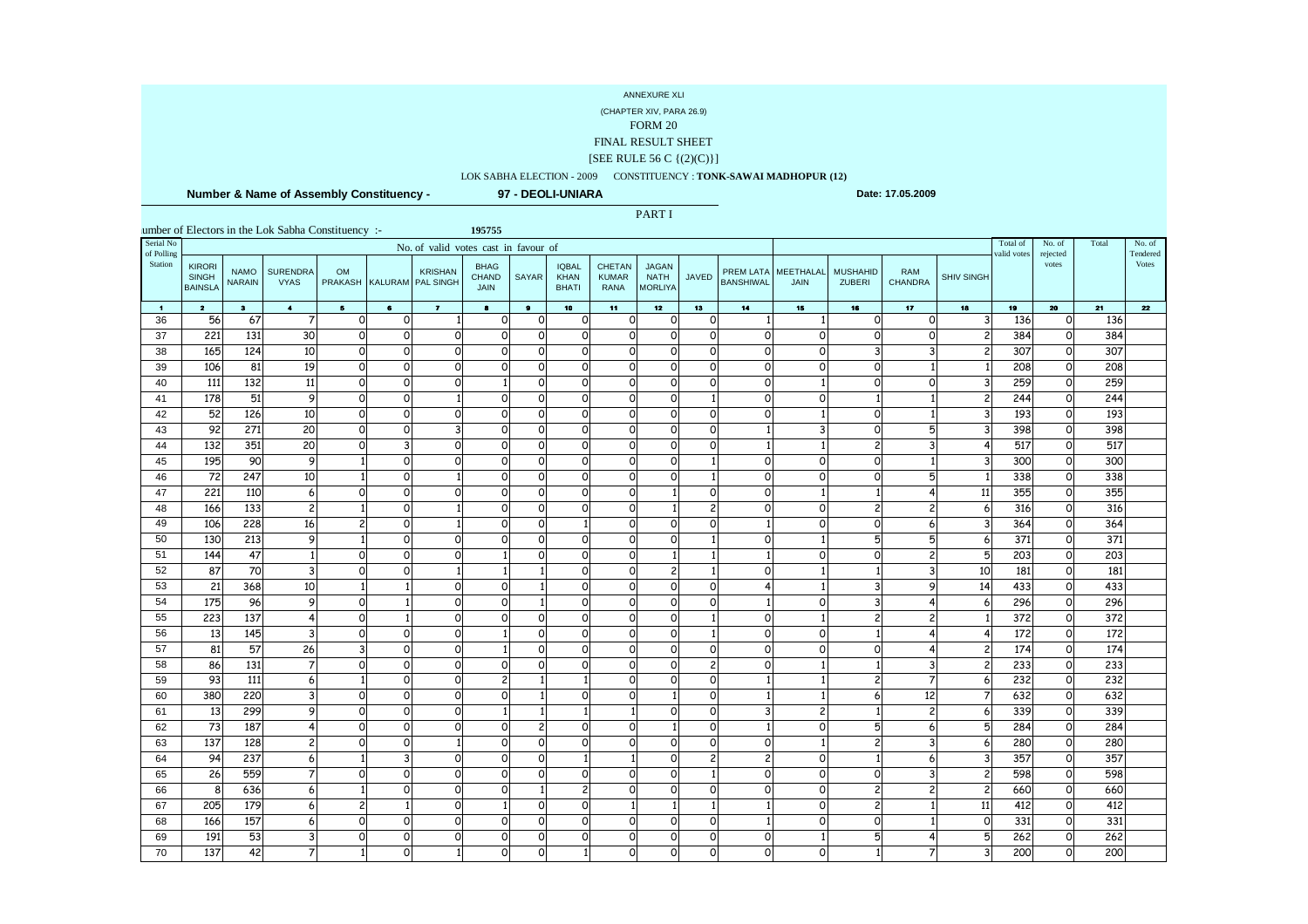(CHAPTER XIV, PARA 26.9)

### FORM 20

### FINAL RESULT SHEET

#### $[SEE$  RULE 56 C  $\{(2)(C)\}]$

#### LOK SABHA ELECTION - 2009 CONSTITUENCY : **TONK-SAWAI MADHOPUR (12)**

 **Number & Name of Assembly Constituency -**

103

104

105

<sup>271</sup> <sup>39</sup>

<sup>327</sup>

<sup>63</sup>

**97 - DEOLI-UNIARA**

**Date: 17.05.2009**

Tendered Votes

**195755** KIRORI SINGH BAINSLA NAMO NARAIN SURENDRA VYAS OM PRAKASH KALURAM KRISHAN PAL SINGH**BHAG**  CHAND JAIN SAYAR IQBAL KHAN BHATI CHETAN KUMAR RANA JAGAN NATH MORLIYAJAVED PREM LATA MEETHALAL MUSHAHID RAM SHIV SINGH 1 2 3 4 5 6 7 8 9 10 11 12 13 14 15 16 17 18 19 20 21 22<br>2 3 4 5 6 7 8 9 10 11 12 13 14 15 16 17 18 19 20 21 No. of rejected votes PART Iumber of Electors in the Lok Sabha Constituency :-Total No. of Serial No of Polling Station No. of valid votes cast in favour of $\int$  Total of  $\int$  Total of  $\int$  Total of  $\int$  Total of  $\int$  and  $\int$  valid votes 71 <sup>242</sup><u>2 109 2 1 0 0 1 0 0 1 0 0 0 0 0 1 4 4 4 4 368 0 368</u> 72 <sup>23</sup>3 674 4 0 0 0 1 1 1 1 0 0 0 1 0 1 1 1 1 0 2 724 0 724 73 <sup>93</sup>3 342 7 1 0 0 1 0 2 0 1 1 4 0 3 2 5 462 0 462 74 <sup>107</sup><u>7 212 8 2 0 0 0 0 0 0 0 1 1 1 0 4 6 2 344 0 344</u> 75 <sup>192</sup> <sup>36</sup> <sup>1</sup> <sup>0</sup> <sup>0</sup> <sup>0</sup> <sup>0</sup> <sup>0</sup> <sup>1</sup> <sup>0</sup> <sup>0</sup> <sup>0</sup> <sup>0</sup> <sup>1</sup> <sup>0</sup> <sup>5</sup> <sup>4</sup> <sup>240</sup> <sup>0</sup> <sup>240</sup> 76 <sup>70</sup><u>이 145 | 6 | 이 이 이 이 이 이 1 | 이 이 이 이 1 | 1 | 5 229 이 229</u> 77 <sup>218</sup>8 126 5 0 0 0 0 1 0 0 0 0 0 1 1 1 1 3 5 361 0 361 78 <sup>136</sup><u>6 89 9 0 1 0 0 1 0 0 0 0 0 1 4 3 2 1 247 0 247</u> 79 <sup>389</sup><u>9 120 3 1 0 0 0 0 0 0 0 0 0 0 0 0 1 2 17 533 0 533</u> 80 <sup>314</sup><u>4 69 2 0 0 0 0 0 0 0 0 0 0 0 0 3 5 7 7 407 0 407</u> 81 <sup>133</sup><u>3 68 2 0 0 0 0 0 1 0 1 1 0 0 0 2 7 3 218 0 218</u> 82 <sup>199</sup>9 179 2 2 0 0 0 1 0 1 1 0 1 2 2 2 12 6 408 0 408 83 $\frac{144}{191}$ <u>4 288 7 0 0 1 1 1 0 0 0 0 0 0 1 2 4 6 454 0 454</u> 844 191 51 2 <u>2 0 0 0 1 0 1 0 0 0 0 0 0 0 1 1 257 0 257</u> 85 <sup>2</sup><u>2 274 9 0 0 0 0 0 0 0 1 0 0 3 0 1 3 4 297 0 297</u> 86 <sup>31</sup> <sup>108</sup>8 14 6 0 95 2 1 0 0 0 2 4 1 4 8 2 278 0 278 87 <sup>86</sup>6 209 6 2 5 86 3 2 1 1 2 4 2 12 2 3 4 430 0 430 88 <sup>154</sup><u>4 91 4 0 0 2 0 0 2 0 0 1 1 3 1 7 6 272 0 272</u> 89 <sup>34</sup>4 404 6 3 1 1 0 0 2 1 2 1 1 0 6 4 2 468 0 468 90 <sup>276</sup><u>6 131 6 1 0 0 0 0 1 0 0 0 0 2 3 1 9 3 433 0 433</u> 91 <sup>198</sup>8 255 10 0 2 2 0 0 1 1 1 0 0 2 1 10 1 484 0 484 92 <sup>162</sup><u>2 113 5 0 0 1 1 1 0 0 1 0 0 1 2 1 8 6 301 0 301</u> 93 <sup>103</sup><u>3 200 14 3 1 0 0 1 2 1 1 0 0 0 1 1 10 14 351 0 351</u> 94 <sup>180</sup>0 107 2 1 0 5 0 0 0 0 1 3 0 1 3 11 6 320 0 320 95 <sup>153</sup>3 137 2 0 1 0 0 1 1 1 0 1 0 2 1 2 18 6 325 0 325 96 <sup>383</sup><u>3 112 7 2 1 5 0 2 1 0 0 0 0 1 1 1 8 19 542 0 542</u> 97 <sup>186</sup>6 240 11 1 0 1 0 0 0 1 3 0 1 1 0 1 6 11 6 468 0 468 98 <sup>208</sup>8 85 19 1 0 1 0 0 0 0 0 0 0 0 0 0 0 1 326 0 326 99 <sup>110</sup>0 124 8 0 2 0 0 0 0 0 0 2 2 0 1 0 8 7 264 0 264 100221 230<br>241 205 <u>이 25| 1| 1| 2| 1| 2| 이 이 이 이 이 1| 2| 3| 5| 494| 이 494</u> 101241 205<br>217 245 5 11 1 0 1 2 0 0 0 0 0 1 4 2 2 7 477 0 477 102 <sup>217</sup><sup>245</sup> <sup>8</sup> <sup>2</sup> <sup>0</sup> <sup>2</sup> <sup>1</sup> <sup>0</sup> <sup>0</sup> <sup>0</sup> <sup>3</sup> <sup>2</sup> <sup>1</sup> <sup>1</sup> <sup>6</sup> <sup>10</sup> <sup>8</sup> <sup>506</sup> <sup>0</sup> <sup>506</sup>

<sup>3</sup> <sup>0</sup> <sup>0</sup> <sup>0</sup> <sup>1</sup> <sup>0</sup> <sup>0</sup> <sup>0</sup> <sup>0</sup> <sup>0</sup> <sup>0</sup> <sup>0</sup> <sup>0</sup> <sup>5</sup> <sup>4</sup> <sup>323</sup> <sup>0</sup> <sup>323</sup>

7 101 4 1 0 4 0 0 1 1 0 0 0 0 2 7 8 456 0 456

<u>3 417 9 1 2 2 0 0 2 0 1 0 0 0 0 2 5 5 509 0 509</u>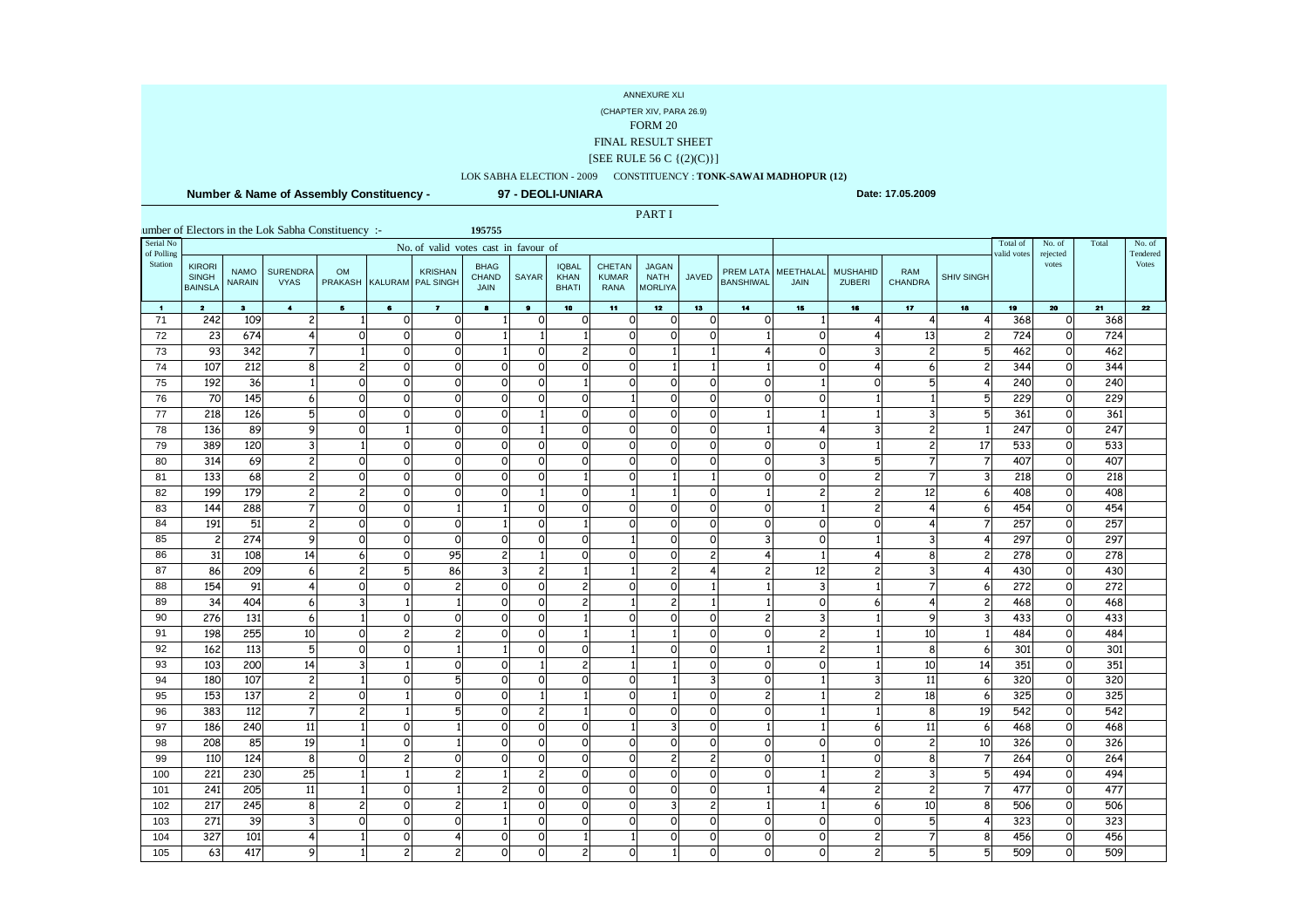(CHAPTER XIV, PARA 26.9)

# FORM 20

### FINAL RESULT SHEET

#### $[SEE$  RULE 56 C  $\{(2)(C)\}]$

## LOK SABHA ELECTION - 2009 CONSTITUENCY : **TONK-SAWAI MADHOPUR (12)**

 **Number & Name of Assembly Constituency -**

**97 - DEOLI-UNIARA**

PART I

| Serial No             |                                                 |                              |                                |                |           | No. of valid votes cast in favour of        |                              |                 |                                      |                                |                                               |                |                               |                          |                           |                              |                          | Total of         | No. of            | Total            | No. of            |
|-----------------------|-------------------------------------------------|------------------------------|--------------------------------|----------------|-----------|---------------------------------------------|------------------------------|-----------------|--------------------------------------|--------------------------------|-----------------------------------------------|----------------|-------------------------------|--------------------------|---------------------------|------------------------------|--------------------------|------------------|-------------------|------------------|-------------------|
| of Polling<br>Station | <b>KIRORI</b><br><b>SINGH</b><br><b>BAINSLA</b> | <b>NAMO</b><br><b>NARAIN</b> | <b>SURENDRA</b><br><b>VYAS</b> | <b>OM</b>      |           | <b>KRISHAN</b><br>PRAKASH KALURAM PAL SINGH | <b>BHAG</b><br>CHAND<br>JAIN | <b>SAYAR</b>    | <b>IQBAL</b><br>KHAN<br><b>BHATI</b> | CHETAN<br><b>KUMAR</b><br>RANA | <b>JAGAN</b><br><b>NATH</b><br><b>MORLIYA</b> | JAVED          | PREM LATA<br><b>BANSHIWAL</b> | MEETHALAL<br><b>JAIN</b> | <b>MUSHAHID</b><br>ZUBERI | <b>RAM</b><br><b>CHANDRA</b> | <b>SHIV SINGH</b>        | valid vote:      | rejected<br>votes |                  | Tendered<br>Votes |
| $\blacksquare$        | $\overline{\mathbf{2}}$                         | $\bullet$                    | $\blacktriangleleft$           | $\mathbf{5}$   | $\bullet$ | $\mathbf{7}$                                | $\bullet$                    | $\bullet$       | 10                                   | 11                             | 12                                            | 13             | 14                            | 15                       | 16                        | 17                           | 18                       | 19               | 20                | 21               | 22                |
| 106                   |                                                 | 256                          | 5                              | $\Omega$       | $\Omega$  | $\circ$                                     | 0                            | $\circ$         | $\mathbf 0$                          | $\Omega$                       | $\Omega$                                      | $\circ$        | -1                            | $\Omega$                 | 3                         | 4                            | $\circ$                  | 270              | $\Omega$          | 270              |                   |
| 107                   | 58                                              | 157                          |                                | $\Omega$       | $\Omega$  | $\circ$                                     | $\Omega$                     | $\circ$         | $\mathsf{o}$                         | $\Omega$                       | $\Omega$                                      | $\circ$        | $\Omega$                      | $\Omega$                 | $\overline{\phantom{a}}$  |                              | 8                        | 227              | $\Omega$          | 227              |                   |
| 108                   | 375                                             | 31                           | 16                             | 0              | $\Omega$  | $\circ$                                     | $\Omega$                     | $\circ$         | $\circ$                              | $\Omega$                       | 1                                             | $\mathbf 0$    | $\circ$                       | $\Omega$                 |                           | 4                            | 6                        | 434              | $\circ$           | 434              |                   |
| 109                   | 86                                              | 122                          | 8                              | $\Omega$       | $\Omega$  | $\circ$                                     | $\Omega$                     | $\circ$         | 2                                    | $\Omega$                       | $\Omega$                                      | $\circ$        | $\circ$                       | $\Omega$                 | 4                         | 6                            | $\overline{c}$           | 230              | $\Omega$          | 230              |                   |
| 110                   | 115                                             | 216                          | $\overline{7}$                 | 5              | 2         | $\circ$                                     | $\Omega$                     | $1\overline{ }$ | $\mathsf{o}$                         | $\Omega$                       | $\Omega$                                      |                | $\circ$                       | $\Omega$                 | 4                         | 5                            | 8                        | 364              | $\circ$           | 364              |                   |
| 111                   | 137                                             | 272                          | 9                              |                | $\Omega$  | 4                                           | 0                            | $\mathbf{z}$    |                                      |                                | $\Omega$                                      | $\overline{c}$ | $\Omega$                      |                          | 13                        | 19                           | 4                        | 472              | $\Omega$          | 472              |                   |
| 112                   | 162                                             | 285                          | 8                              |                | $\Omega$  | $\circ$                                     | <sup>o</sup>                 | $1\overline{ }$ | $\circ$                              |                                | $\Omega$                                      |                | 4                             | 0                        | 4                         | 9                            | 12                       | 488              | $\Omega$          | 488              |                   |
| 113                   | 112                                             | 132                          | 3                              | $\Omega$       | $\Omega$  | $\Omega$                                    | $\Omega$                     | $\circ$         | $\circ$                              |                                |                                               | $\Omega$       |                               |                          | 3                         | 8                            | 3                        | 268              | $\Omega$          | 268              |                   |
| 114                   | 32                                              | 335                          | 11                             | $\Omega$       | $\Omega$  |                                             | $\Omega$                     | $\circ$         |                                      |                                |                                               | $\circ$        | -1                            | $\Omega$                 | 3                         | 3                            |                          | 390              | $\circ$           | 390              |                   |
| 115                   | 306                                             | 125                          | $\overline{7}$                 | $\overline{c}$ | $\Omega$  | $\circ$                                     |                              | $\circ$         |                                      |                                | 21                                            | $\circ$        | $\circ$                       | $\Omega$                 | 4                         | 8                            | 16                       | 473              | $\circ$           | 473              |                   |
| 116                   | 53                                              | 184                          | 9                              |                | $\circ$   | $\circ$                                     | $\Omega$                     | $\circ$         |                                      | 0                              | $\mathbf 0$                                   | $\circ$        | $\circ$                       | $\circ$                  | $\circ$                   |                              | 6                        | 255              | $\circ$           | 255              |                   |
| 117                   | 120                                             | 627                          | 10                             |                | $\Omega$  |                                             |                              | 1               |                                      | $\Omega$                       |                                               | $\Omega$       | $\Omega$                      |                          | 3                         | 3                            | $\overline{\phantom{a}}$ | $\overline{772}$ | $\Omega$          | 772              |                   |
| 118                   | 246                                             | 271                          | 9                              | २              | $\Omega$  | $\circ$                                     |                              | $\circ$         | $\Omega$                             |                                | $\overline{2}$                                | $\Omega$       | $\Omega$                      | 4                        |                           | 3                            | $\overline{A}$           | 545              | $\Omega$          | 545              |                   |
| 119                   | 187                                             | 167                          | 8                              | $\Omega$       | $\Omega$  | 1                                           | $\Omega$                     | $\circ$         |                                      | $\Omega$                       | $\Omega$                                      | $\mathbf 0$    | $\mathbf{1}$                  |                          | $\Omega$                  | 3                            | 4                        | 373              | $\Omega$          | $\overline{373}$ |                   |
| 120                   | 60                                              | 292                          | $\overline{7}$                 |                | $\Omega$  | $\circ$                                     | 0                            | $\circ$         |                                      | $\Omega$                       | $\overline{2}$                                | $\overline{c}$ | $\circ$                       |                          | $\mathbf 0$               | 3                            | 5                        | 376              | $\circ$           | 376              |                   |
| 121                   | 165                                             | 138                          | 3                              |                | $\Omega$  | 2 <sup>1</sup>                              | 1                            | $\Omega$        | $\overline{c}$                       | $\Omega$                       | $\Omega$                                      |                | $\Omega$                      |                          |                           | 3                            | 3                        | 321              | $\Omega$          | 321              |                   |
| 122                   | 167                                             | $\overline{99}$              | 12                             |                |           | -1                                          |                              | $\circ$         | $\circ$                              | २                              | $\Omega$                                      | $\overline{3}$ | -1                            | $\Omega$                 | $\overline{c}$            | 5                            | $\overline{c}$           | 299              | $\circ$           | 299              |                   |
| 123                   | 56                                              | 157                          | 5                              |                | $\Omega$  | $\circ$                                     | $\Omega$                     | $\circ$         | $\circ$                              | $\Omega$                       | $\Omega$                                      | 3              | 0                             | $\Omega$                 | $\Omega$                  | 4                            |                          | 230              | $\Omega$          | 230              |                   |
| 124                   | 81                                              | 146                          | 4                              | $\Omega$       | $\Omega$  | $\circ$                                     | $\Omega$                     | $\circ$         | $\overline{c}$                       |                                | $\Omega$                                      | $\circ$        | $\circ$                       | 2 <sup>1</sup>           |                           | $\overline{7}$               | 3                        | 247              | $\circ$           | 247              |                   |
| 125                   | 157                                             | 243                          | 9                              | $\Omega$       | $\Omega$  | 1                                           | $\Omega$                     | $1\overline{ }$ | $\circ$                              |                                | $\Omega$                                      | $\circ$        | $\Omega$                      |                          | 3                         | 6                            | $\overline{4}$           | 426              | $\circ$           | 426              |                   |
| 126                   | 58                                              | 237                          | 5                              |                | $\Omega$  | $\circ$                                     | ∩                            | $\mathbf{1}$    | $\circ$                              |                                | $\Omega$                                      | $\mathbf 0$    | -1                            | $\Omega$                 | $\overline{c}$            | 8                            | 3                        | 318              | $\circ$           | 318              |                   |
| 127                   | 112                                             | 42                           |                                |                |           | $\circ$                                     | 1                            | $\circ$         | $\mathsf{o}$                         | $\Omega$                       | $\circ$                                       | $\mathbf 0$    | $\circ$                       | $\Omega$                 | $\overline{c}$            | 5                            | 20                       | 185              | $\circ$           | 185              |                   |
| 128                   | 124                                             | $\overline{79}$              | $\overline{c}$                 | $\Omega$       | 0         | $\circ$                                     | 0                            | $\circ$         | $\circ$                              |                                | $\Omega$                                      |                | 0                             | $\circ$                  | 3                         | 3                            | $\overline{c}$           | 215              | $\Omega$          | $\overline{215}$ |                   |
| 129                   | 10                                              | $\overline{171}$             | 4                              | $\Omega$       | $\Omega$  | $\Omega$                                    |                              | $\Omega$        | $\Omega$                             | $\Omega$                       | $\overline{2}$                                | $\Omega$       | $\Omega$                      |                          | $\Omega$                  | $\Omega$                     |                          | 190              | $\Omega$          | 190              |                   |
| 130                   | 61                                              | 189                          | 13                             |                | 0         | $\circ$                                     | $\Omega$                     | $\circ$         | $\circ$                              | $\Omega$                       | 0                                             | 3              | $\circ$                       | $\Omega$                 |                           | 3                            | 7                        | $\overline{278}$ | $\Omega$          | 278              |                   |
| 131                   | 241                                             | 73                           | $\overline{3}$                 | $\Omega$       | 0         | $\circ$                                     | 0                            | $\circ$         | $\circ$                              | $\Omega$                       | $\Omega$                                      | $\circ$        | -1                            |                          | 3                         |                              | O                        | 323              | $\circ$           | 323              |                   |
| 132                   | 33                                              | 538                          | $\overline{7}$                 | $\overline{c}$ |           | $\Omega$                                    | 4                            | $1\overline{ }$ | $\circ$                              | $\overline{\phantom{a}}$       | 3                                             | $\Omega$       | $\Omega$                      | $\overline{2}$           | 5                         | 6                            | $\overline{c}$           | 606              | $\Omega$          | 606              |                   |
| 133                   | 226                                             | 176                          | 8                              | $\overline{c}$ | $\Omega$  | 1                                           | 2                            | $\circ$         | $\mathsf{o}$                         | २                              | $\overline{\mathbf{3}}$                       |                | $\circ$                       | $\overline{c}$           | 5                         | 6                            | 9                        | 444              | $\Omega$          | 444              |                   |
| 134                   | 67                                              | 266                          | 6                              |                | $\Omega$  | $\overline{c}$                              |                              | $\circ$         | $\circ$                              |                                |                                               |                | $\overline{c}$                |                          |                           | 5                            |                          | 361              | $\Omega$          | 361              |                   |
| 135                   | 238                                             | 236                          | 10                             | $\Omega$       |           | $\circ$                                     |                              | $\circ$         | $\circ$                              |                                | $\overline{2}$                                |                |                               | 3                        | 6                         | 13                           | 13                       | 526              | $\circ$           | 526              |                   |
| 136                   | 140                                             | $\overline{37}$              |                                | $\Omega$       | 0         | $\circ$                                     |                              | $\circ$         |                                      | $\Omega$                       |                                               |                | -1                            |                          |                           | 4                            | 13                       | 201              | $\Omega$          | 201              |                   |
| 137                   | 201                                             | 138                          | 4                              | Ω              | $\Omega$  | $\circ$                                     |                              | $\circ$         |                                      | $\Omega$                       | $\Omega$                                      |                | $\circ$                       | $\Omega$                 | $\Omega$                  | 4                            | 12                       | 362              | $\Omega$          | 362              |                   |
| 138                   | 467                                             | 64                           |                                | $\Omega$       | $\Omega$  | $\circ$                                     | $\Omega$                     | $\circ$         | $\circ$                              | $\Omega$                       |                                               | $\Omega$       | $\circ$                       | $\circ$                  | $\circ$                   | 3                            | $\overline{7}$           | 543              | $\circ$           | 543              |                   |
| 139                   | 111                                             | $\overline{79}$              | 3                              | $\Omega$       | $\Omega$  | $\circ$                                     | 0                            | 1               | $\circ$                              | $\circ$                        | $\Omega$                                      | $\circ$        | 0                             |                          | 3                         | 6                            | 10                       | 214              | $\circ$           | $\overline{214}$ |                   |
| 140                   | 178                                             | 179                          | 12                             | $\Omega$       | 0         |                                             |                              | 1               | 0                                    | $\Omega$                       | $\Omega$                                      |                |                               |                          | 5                         | 11                           | 13                       | 407              | $\Omega$          | 407              |                   |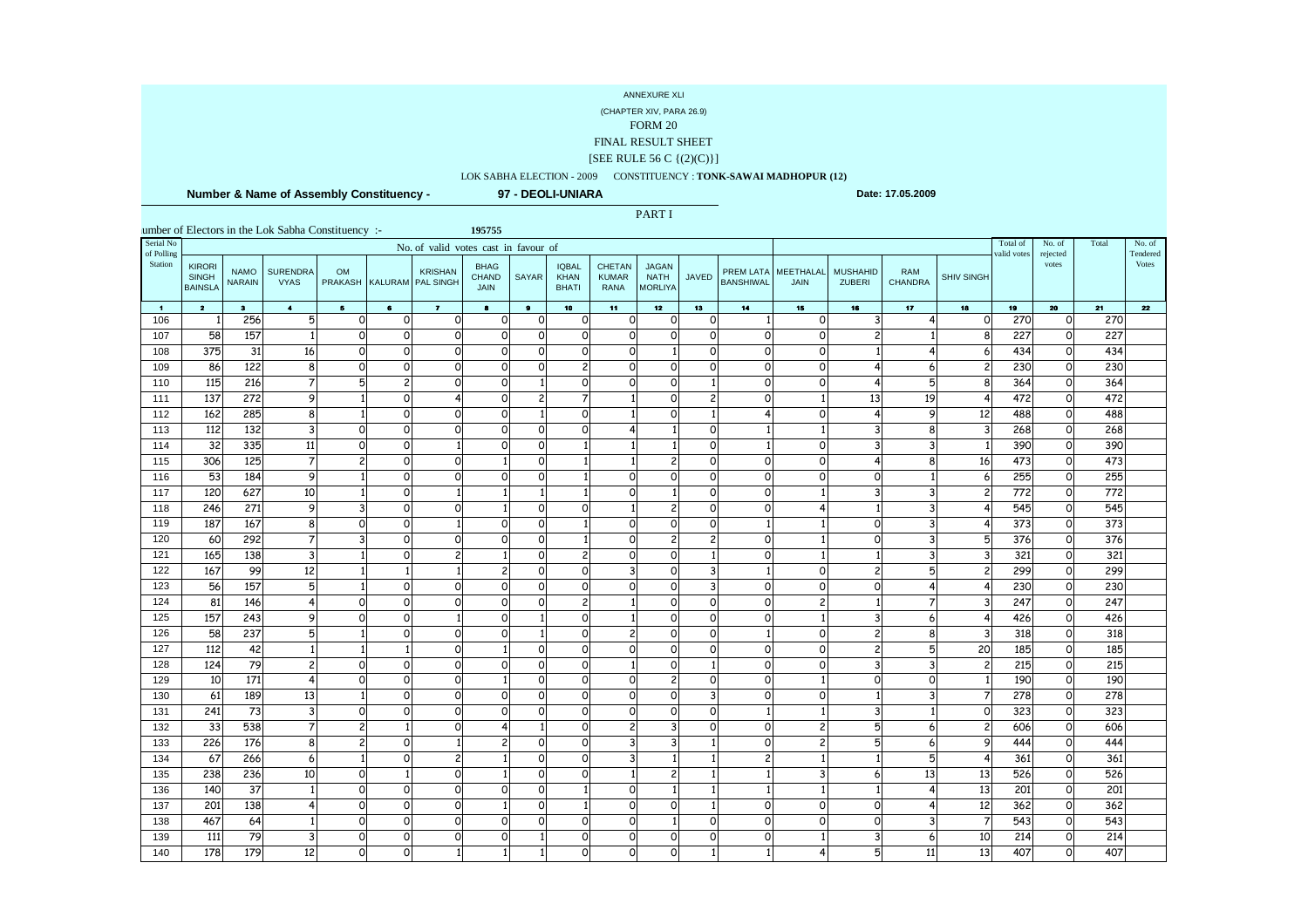(CHAPTER XIV, PARA 26.9)

# FORM 20

### FINAL RESULT SHEET

#### $[SEE$  RULE 56 C  $\{(2)(C)\}]$

## LOK SABHA ELECTION - 2009 CONSTITUENCY : **TONK-SAWAI MADHOPUR (12)**

 **Number & Name of Assembly Constituency -**

**97 - DEOLI-UNIARA**

| Serial No      |                                                 |                              | umber of Electors in the Lok Sabha Constituency :- |                             |                | No. of valid votes cast in favour of       |                                     |              |                                             |                                |                                               |                 |                               |                                 |                                  |                              |                   | Total of    | No. of              | Total | No. of                   |
|----------------|-------------------------------------------------|------------------------------|----------------------------------------------------|-----------------------------|----------------|--------------------------------------------|-------------------------------------|--------------|---------------------------------------------|--------------------------------|-----------------------------------------------|-----------------|-------------------------------|---------------------------------|----------------------------------|------------------------------|-------------------|-------------|---------------------|-------|--------------------------|
| of Polling     |                                                 |                              |                                                    |                             |                |                                            |                                     |              |                                             |                                |                                               |                 |                               |                                 |                                  |                              |                   | valid votes | rejected            |       | Tendered<br><b>Votes</b> |
| Station        | <b>KIRORI</b><br><b>SINGH</b><br><b>BAINSLA</b> | <b>NAMO</b><br><b>NARAIN</b> | <b>SURENDRA</b><br><b>VYAS</b>                     | <b>OM</b><br><b>PRAKASH</b> |                | <b>KRISHAN</b><br><b>KALURAM</b> PAL SINGH | <b>BHAG</b><br><b>CHAND</b><br>JAIN | SAYAR        | <b>IQBAL</b><br><b>KHAN</b><br><b>BHATI</b> | CHETAN<br><b>KUMAR</b><br>RANA | <b>JAGAN</b><br><b>NATH</b><br><b>MORLIYA</b> | JAVED           | PREM LATA<br><b>BANSHIWAL</b> | <b>MEETHALAL</b><br><b>JAIN</b> | <b>MUSHAHID</b><br><b>ZUBERI</b> | <b>RAM</b><br><b>CHANDRA</b> | <b>SHIV SINGH</b> |             | votes               |       |                          |
| $\blacksquare$ | $\overline{\mathbf{2}}$                         | $\bullet$                    | $\blacktriangleleft$                               | $\mathbf{5}$                | $\bullet$      | $\mathbf{z}$                               | $\bullet$                           | $\bullet$    | 10                                          | 11 <sub>1</sub>                | 12 <sub>2</sub>                               | 13 <sub>1</sub> | 14 <sub>1</sub>               | 15                              | 16                               | 17 <sub>2</sub>              | 18                | 19          | 20                  | 21    | 22                       |
| 141            | 218                                             | 161                          | 20                                                 | $\Omega$                    |                | 0                                          |                                     | $\circ$      | $\Omega$                                    | $\Omega$                       | $\Omega$                                      | 0               | $\Omega$                      |                                 |                                  |                              | 11                | 421         | 0                   | 421   |                          |
| 142            | 273                                             | 171                          | 43                                                 | $\Omega$                    |                | $\Omega$                                   | $\Omega$                            |              | $\mathbf 0$                                 | $\Omega$                       | $\mathbf{1}$                                  | $\Omega$        | $\circ$                       | $\circ$                         | $\overline{2}$                   | 4                            | 5                 | 501         | $\mathsf{o}$        | 501   |                          |
| 143            | 307                                             | $\overline{113}$             | $\overline{c}$                                     |                             | $\Omega$       |                                            | $\Omega$                            | $\Omega$     | $\circ$                                     |                                | $\Omega$                                      | $\Omega$        | $\circ$                       | 1                               |                                  |                              | 9                 | 438         | $\circ$             | 438   |                          |
| 144            | 543                                             | 64                           | $1\overline{ }$                                    | 2                           | $\circ$        | $\Omega$                                   | $\Omega$                            | $\circ$      | $\Omega$                                    | $\Omega$                       | 1                                             |                 | $\Omega$                      | $\mathbf{1}$                    | 1                                |                              | $6 \overline{6}$  | 621         | $\circ$             | 621   |                          |
| 145            | 48                                              | 747                          | 9                                                  |                             |                | $\mathbf{1}$                               |                                     |              |                                             |                                | $\circ$                                       | 0               | $\Omega$                      | $\overline{c}$                  | $\mathbf{2}$                     | $\overline{\phantom{0}}$     | $\overline{4}$    | 821         | $\circ$             | 821   |                          |
| 146            | 297                                             | 321                          | 10                                                 |                             | $\circ$        | $\Omega$                                   |                                     |              | $\Omega$                                    |                                | $\Omega$                                      | $\Omega$        |                               | $\overline{c}$                  | 4 <sup>1</sup>                   |                              | $\overline{7}$    | 647         | $\mathsf{o}$        | 647   |                          |
| 147            | 5                                               | 286                          | 4                                                  | 0                           | $\circ$        | $\circ$                                    | $\circ$                             | $\circ$      | $\circ$                                     | $\Omega$                       | $\mathbf{1}$                                  | 0               | $\circ$                       | $\circ$                         | $\mathbf{2}$                     | 0                            | $\mathbf{1}$      | 299         | $\circ$             | 299   |                          |
| 148            | 290                                             | 193                          | 7                                                  |                             | O              | $\circ$                                    |                                     |              | $\Omega$                                    |                                | 2                                             | $\Omega$        | $\Omega$                      |                                 | $\overline{\mathbf{3}}$          | 6                            | 11                | 517         | $\mathsf{o}$        | 517   |                          |
| 149            | $\overline{75}$                                 | 155                          | 37                                                 | $\Omega$                    | $\Omega$       | $\Omega$                                   | 1                                   | $\circ$      | $\mathbf 0$                                 |                                | $\mathbf{1}$                                  | 2               | $\Omega$                      | $\mathbf{1}$                    | 1                                |                              | $\overline{c}$    | 280         | $\mathsf{o}$        | 280   |                          |
| 150            | 82                                              | 66                           | 10                                                 | $\Omega$                    | $\circ$        | $\Omega$                                   | $\Omega$                            | $\circ$      | $\mathbf 0$                                 |                                |                                               | $\Omega$        | $\Omega$                      | $\mathbf{1}$                    | 1                                |                              | $\overline{7}$    | 173         | $\mathsf{o}$        | 173   |                          |
| 151            | 8                                               | 264                          | 10                                                 | $\overline{c}$              | 1              | $\circ$                                    | 1                                   | $\circ$      | $\circ$                                     |                                | $\circ$                                       |                 | $\mathbf{1}$                  | $\circ$                         | 1                                | 5                            | $\overline{c}$    | 297         | $\mathsf{O}\xspace$ | 297   |                          |
| 152            | 29                                              | 66                           | 8                                                  | $\Omega$                    | $\circ$        |                                            | $\Omega$                            | $\circ$      | $\Omega$                                    | $\Omega$                       | O                                             | 0               |                               | $\mathsf{o}$                    | $\mathbf{2}$                     | $\Omega$                     | $\overline{c}$    | 109         | $\circ$             | 109   |                          |
| 153            | 227                                             | 132                          | 15                                                 | $\Omega$                    | 2 <sup>1</sup> | $\Omega$                                   |                                     | $\Omega$     | $\Omega$                                    | $\Omega$                       |                                               |                 | $\Omega$                      | $\overline{c}$                  | $\overline{3}$                   | 9                            | 9                 | 402         | $\mathsf{o}$        | 402   |                          |
| 154            | 427                                             | 191                          | $\overline{4}$                                     | 3                           | $\circ$        | $\overline{c}$                             | 1                                   | $\circ$      | $\Omega$                                    |                                | 2 <sup>1</sup>                                | 2               | $\Omega$                      | 5                               | $\overline{3}$                   | 10                           | 40                | 691         | $\mathsf{o}$        | 691   |                          |
| 155            | 46                                              | 830                          | 5                                                  |                             | $\mathsf{o}$   |                                            | $\Omega$                            | $\circ$      | $\circ$                                     | $\circ$                        | $\circ$                                       | 0               | $\circ$                       | $\circ$                         | 1                                | $\overline{c}$               | 7                 | 893         | $\circ$             | 893   |                          |
| 156            | 359                                             | 152                          | 13                                                 | $\Omega$                    | $\circ$        | $\overline{c}$                             | $\circ$                             | $\circ$      |                                             |                                | $\circ$                                       | $\overline{c}$  | $\circ$                       | $\mathbf{1}$                    | 1                                | $\overline{3}$               | 6                 | 541         | $\circ$             | 541   |                          |
| 157            | $\overline{48}$                                 | 176                          | 4                                                  | $\Omega$                    |                | $\Omega$                                   | $\Omega$                            | $\Omega$     | $\Omega$                                    | $\Omega$                       | $\Omega$                                      | $\Omega$        | $\Omega$                      | $\mathsf{o}$                    | $\overline{3}$                   | $\Omega$                     | $\mathbf{1}$      | 233         | $\circ$             | 233   |                          |
| 158            | 283                                             | 41                           | $\Omega$                                           | $\Omega$                    | $\Omega$       | $\Omega$                                   | $\Omega$                            | $\Omega$     | $\Omega$                                    | $\Omega$                       | $\Omega$                                      | $\Omega$        | $\Omega$                      | $\mathsf{o}$                    | $\Omega$                         |                              | 6                 | 331         | $\mathsf{o}$        | 331   |                          |
| 159            | 216                                             | 40                           | $\overline{3}$                                     | 0                           | $\circ$        | $\circ$                                    | $\Omega$                            | $\circ$      | $\circ$                                     | $\circ$                        | $\circ$                                       | 0               | $\circ$                       | $\circ$                         | $\mathbf{2}$                     | $\overline{c}$               | 10                | 273         | $\circ$             | 273   |                          |
| 160            | 65                                              | 348                          | 11                                                 |                             | $\mathbf 0$    | $\circ$                                    | $\Omega$                            |              | $\Omega$                                    | $\Omega$                       | 1                                             |                 | $\circ$                       | $\circ$                         | $\overline{2}$                   | 6                            | 6                 | 445         | $\circ$             | 445   |                          |
| 161            | 56                                              | 193                          | 6                                                  |                             | $\circ$        | $\circ$                                    | 1                                   | $\circ$      | $\mathbf 0$                                 | $\Omega$                       | $\circ$                                       | $\Omega$        | $\overline{c}$                | $\mathsf{o}$                    | $\overline{4}$                   | $\Omega$                     | $\mathbf{1}$      | 264         | $\mathsf{o}$        | 264   |                          |
| 162            | 72                                              | 198                          | $\overline{7}$                                     |                             | $\Omega$       |                                            |                                     | $\Omega$     | $\Omega$                                    | $\Omega$                       | $\Omega$                                      | $\Omega$        | $\Omega$                      | $\overline{c}$                  | $\overline{3}$                   |                              | 5                 | 292         | $\Omega$            | 292   |                          |
| 163            | 97                                              | 129                          | 6                                                  | $\Omega$                    |                | $\Omega$                                   | $\Omega$                            |              |                                             | $\Omega$                       | 0                                             | 0               | $\circ$                       | 1                               | $\circ$                          |                              | 8                 | 247         | $\mathsf{o}$        | 247   |                          |
| 164            | 38                                              | 283                          | 30                                                 |                             | $\circ$        |                                            | $\Omega$                            | $\Omega$     | $\circ$                                     | $\Omega$                       | $\mathbf{1}$                                  | 0               | 3                             | $\overline{c}$                  | $\mathbf{1}$                     | $\overline{\phantom{0}}$     | $\mathbf{1}$      | 363         | $\circ$             | 363   |                          |
| 165            | 261                                             | 159                          | $\overline{c}$                                     | $\Omega$                    | $\circ$        | $\circ$                                    | $\Omega$                            |              | $\Omega$                                    | $\overline{c}$                 | $\circ$                                       | $\Omega$        |                               | 1                               | $\overline{2}$                   | 5                            | 10                | 444         | $\circ$             | 444   |                          |
| 166            | 312                                             | 71                           | 27                                                 | $\Omega$                    | $\circ$        | $\circ$                                    | $\circ$                             |              |                                             | $\circ$                        | $\circ$                                       |                 |                               | 1                               | 1                                | 3                            | $\overline{3}$    | 422         | $\circ$             | 422   |                          |
| 167            | 74                                              | 550                          | 12                                                 | $\Omega$                    | $\mathsf{o}$   | 0                                          |                                     | $\circ$      | 2                                           | $\Omega$                       | $\mathbf{1}$                                  | $\Omega$        | $\circ$                       | 1                               | $\overline{4}$                   | 5                            | 3                 | 653         | $\circ$             | 653   |                          |
| 168            | 113                                             | 427                          | 10                                                 |                             |                | $\Omega$                                   | $\overline{2}$                      | $\circ$      | $\Omega$                                    |                                | $\Omega$                                      |                 | $\mathbf 0$                   | $\mathbf{1}$                    | 2                                | 5                            | 11                | 575         | $\mathsf{o}$        | 575   |                          |
| 169            | 354                                             | 140                          | 14                                                 | $\Omega$                    |                | $\Omega$                                   | $\Omega$                            | $\circ$      |                                             | $\Omega$                       | $\Omega$                                      |                 | $\Omega$                      | $\circ$                         | $\overline{2}$                   |                              | 23                | 537         | $\circ$             | 537   |                          |
| 170            | 317                                             | 151                          | 18                                                 | $\Omega$                    |                | $\overline{1}$                             | $\mathbf{1}$                        | $\circ$      |                                             | $\circ$                        | $\mathbf{1}$                                  |                 | $\circ$                       | $\mathbf{1}$                    | 1                                | $\overline{3}$               | $\overline{c}$    | 499         | $\circ$             | 499   |                          |
| 171            | 374                                             | 190                          | $\overline{20}$                                    | $\Omega$                    | $\circ$        | $\Omega$                                   | $\Omega$                            | $\Omega$     |                                             | $\overline{c}$                 | $\overline{c}$                                |                 | $\Omega$                      | $\mathbf{1}$                    | $\mathbf{2}$                     | $\overline{7}$               | 10                | 614         | $\circ$             | 614   |                          |
| 172            | 393                                             | 168                          | 15                                                 |                             | $\Omega$       | $\overline{c}$                             |                                     | $\mathsf{o}$ | $\Omega$                                    | $\Omega$                       |                                               | $\Omega$        | $\Omega$                      | 1                               | $\overline{2}$                   |                              | 9                 | 600         | $\mathsf{o}$        | 600   |                          |
| 173            | 458                                             | 113                          | $\overline{28}$                                    | $\Omega$                    |                | 3                                          |                                     | $\circ$      | $\Omega$                                    | $\Omega$                       |                                               |                 |                               | $\mathsf{o}$                    | $\overline{3}$                   | 10                           | 9                 | 629         | $\mathsf{o}$        | 629   |                          |
| 174            | 471                                             | 128                          | 23                                                 |                             |                |                                            | O                                   | $\circ$      | 0                                           | O                              | O                                             | 0               |                               | $\circ$                         | 3 <sup>1</sup>                   | 6                            | 16                | 652         | 0                   | 652   |                          |
| 175            | 209                                             | 64                           | $1\overline{ }$                                    | 11                          | $\circ$        | $\circ$                                    | $\circ$                             | $\circ$      | $\circ$                                     | $\circ$                        | $\mathbf{1}$                                  | $\Omega$        |                               | $\circ$                         | $\circ$                          | 5                            | 13                | 295         | $\circ$             | 295   |                          |
|                |                                                 |                              |                                                    |                             |                |                                            |                                     |              |                                             |                                |                                               |                 |                               |                                 |                                  |                              |                   |             |                     |       |                          |

<u>9 64 1 1 1 0 0 0 0 0 0 0 1 0 1 0 0 0 0 5 13 295 0 295</u>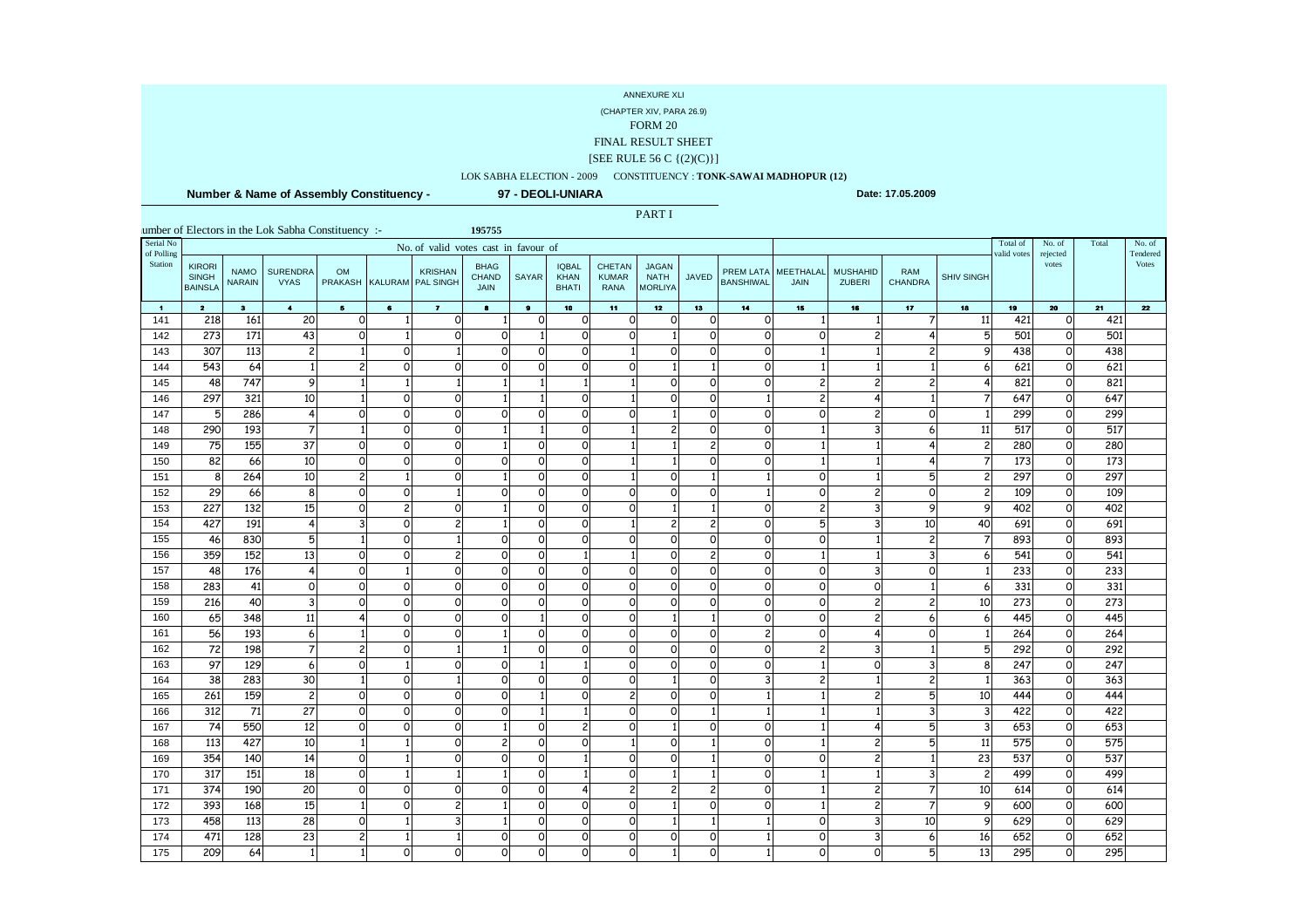(CHAPTER XIV, PARA 26.9)

# FORM 20

### FINAL RESULT SHEET

#### $[SEE$  RULE 56 C  $\{(2)(C)\}]$

## LOK SABHA ELECTION - 2009 CONSTITUENCY : **TONK-SAWAI MADHOPUR (12)**

 **Number & Name of Assembly Constituency -**

**97 - DEOLI-UNIARA**

|                         |                                                 |                              | umber of Electors in the Lok Sabha Constituency :- |                          |                |                                      | 195755                                     |                |                                             |                                |                                               |          |                               |                          |                                  |                              |                   |                         |                     |                  |                    |
|-------------------------|-------------------------------------------------|------------------------------|----------------------------------------------------|--------------------------|----------------|--------------------------------------|--------------------------------------------|----------------|---------------------------------------------|--------------------------------|-----------------------------------------------|----------|-------------------------------|--------------------------|----------------------------------|------------------------------|-------------------|-------------------------|---------------------|------------------|--------------------|
| Serial No<br>of Polling |                                                 |                              |                                                    |                          |                | No. of valid votes cast in favour of |                                            |                |                                             |                                |                                               |          |                               |                          |                                  |                              |                   | Total of<br>valid votes | No. of<br>rejected  | Total            | No. of<br>Tendered |
| Station                 | <b>KIRORI</b><br><b>SINGH</b><br><b>BAINSLA</b> | <b>NAMO</b><br><b>NARAIN</b> | <b>SURENDRA</b><br><b>VYAS</b>                     | <b>OM</b><br>PRAKASH     |                | <b>KRISHAN</b><br>KALURAM PAL SINGH  | <b>BHAG</b><br><b>CHAND</b><br><b>JAIN</b> | SAYAR          | <b>IQBAL</b><br><b>KHAN</b><br><b>BHATI</b> | CHETAN<br><b>KUMAR</b><br>RANA | <b>JAGAN</b><br><b>NATH</b><br><b>MORLIYA</b> | JAVED    | PREM LATA<br><b>BANSHIWAL</b> | <b>MEETHALAL</b><br>JAIN | <b>MUSHAHID</b><br><b>ZUBERI</b> | <b>RAM</b><br><b>CHANDRA</b> | <b>SHIV SINGH</b> |                         | votes               |                  | <b>Votes</b>       |
| $\blacksquare$          | $\overline{\mathbf{2}}$                         | 3 <sup>7</sup>               | $\blacktriangleleft$                               | $\mathbf{5}$             | $\bullet$      | $\mathbf{7}$                         | $\bullet$                                  | $\bullet$      | 10 <sub>10</sub>                            | 11 <sub>1</sub>                | 12 <sub>2</sub>                               | 13       | 14 <sub>1</sub>               | 15                       | 16 <sub>1</sub>                  | 17 <sub>2</sub>              | 18                | 19                      | 20                  | 21               | 22                 |
| 176                     | 68                                              | 299                          | 9                                                  |                          | $\circ$        | $\circ$                              | $\circ$                                    | $\circ$        | $\circ$                                     | $\mathbf 0$                    | 2                                             | $\Omega$ | $\circ$                       | $\circ$                  | $\overline{3}$                   | $\Omega$                     |                   | 383                     | 0                   | 383              |                    |
| 177                     | 498                                             | 55                           | 8                                                  | $\Omega$                 | $\Omega$       | $\Omega$                             |                                            |                | $\Omega$                                    | $\Omega$                       | $\Omega$                                      | $\Omega$ |                               | $\mathbf{1}$             | $\overline{3}$                   | 14                           |                   | 589                     | $\circ$             | 589              |                    |
| 178                     | 262                                             | 290                          | $\overline{9}$                                     | $\Omega$                 | $\circ$        | 3                                    | $\overline{2}$                             | $\overline{c}$ |                                             |                                | $\overline{2}$                                | $\Omega$ | $\Omega$                      | $\overline{c}$           | 5 <sub>5</sub>                   | 8                            | 8                 | 595                     | $\circ$             | 595              |                    |
| 179                     | 210                                             | 300                          | 19                                                 | $\Omega$                 | $\circ$        | $\overline{c}$                       | $\Omega$                                   | $\overline{c}$ | $\overline{c}$                              |                                |                                               | 2        | $\Omega$                      | $\mathbf{1}$             | 5 <sub>5</sub>                   | $\overline{7}$               | $\overline{7}$    | 559                     | $\circ$             | 559              |                    |
| 180                     | 135                                             | 65                           | $\overline{7}$                                     | $\Omega$                 | $\circ$        | $\circ$                              | $\Omega$                                   | $\circ$        | $\Omega$                                    | $\Omega$                       | $\Omega$                                      |          | $\Omega$                      | $\circ$                  | $\circ$                          | $\overline{c}$               | 9                 | 219                     | $\mathsf{O}\xspace$ | 219              |                    |
| 181                     | 156                                             | 103                          | 6                                                  | $\overline{2}$           | $\circ$        | $\mathsf{o}$                         | $\overline{c}$                             |                | $\circ$                                     | $\overline{0}$                 | 1                                             | 0        |                               | $\overline{c}$           | $1\overline{ }$                  | $\overline{4}$               | $\overline{3}$    | 282                     | $\circ$             | 282              |                    |
| 182                     | 160                                             | 214                          | 17                                                 | $\Omega$                 | $2 \mid$       |                                      | $\Omega$                                   | $\circ$        | $\circ$                                     | $\circ$                        |                                               | $\Omega$ | 4                             | $\mathbf{1}$             | $\circ$                          | 11                           |                   | 412                     | $\circ$             | 412              |                    |
| 183                     | 277                                             | $\frac{135}{2}$              | 10                                                 |                          | $\circ$        | $\Omega$                             | $\Omega$                                   | $\overline{c}$ | $\Omega$                                    | $\Omega$                       | $\circ$                                       | $\Omega$ | $\overline{c}$                | $\overline{c}$           | $\circ$                          | 6                            | 6                 | 443                     | $\circ$             | 443              |                    |
| 184                     | 288                                             | 157                          | 8                                                  |                          |                | $\overline{c}$                       | 3                                          | 3              |                                             | $\overline{c}$                 | $\mathbf{1}$                                  |          |                               | $\overline{c}$           | 4                                | 16                           | 16                | 508                     | $\mathsf{o}$        | 508              |                    |
| 185                     | 222                                             | 117                          | 8                                                  |                          |                | $\circ$                              | $\Omega$                                   | $\circ$        |                                             |                                | $\circ$                                       | $\Omega$ | $\circ$                       | $\mathbf{1}$             | $\mathbf{1}$                     | 9                            | 9                 | 371                     | $\mathsf{O}\xspace$ | $\overline{371}$ |                    |
| 186                     | 312                                             | 15                           | $1\overline{ }$                                    |                          | $\circ$        | $\Omega$                             | $\Omega$                                   | $\circ$        | $\circ$                                     | $\Omega$                       | O                                             | 0        | $\Omega$                      | $\mathsf{o}$             | 1                                | 5                            | 13                | 348                     | $\circ$             | 348              |                    |
| 187                     | 257                                             | 159                          | 9                                                  |                          | $\Omega$       | $\Omega$                             |                                            | $\Omega$       | $\Omega$                                    | $\Omega$                       | $\mathbf{1}$                                  |          |                               | $\mathsf{o}$             |                                  | 6                            | $\overline{7}$    | 444                     | $\mathsf{o}$        | 444              |                    |
| 188                     | 483                                             | 115                          | 14                                                 |                          | $\mathsf{o}$   | $\overline{c}$                       | $\circ$                                    | 3              |                                             |                                | $\overline{\mathbf{3}}$                       | 2        | $\overline{c}$                | 1                        | 5 <sub>5</sub>                   | 11                           | $\overline{7}$    | 651                     | $\circ$             | 651              |                    |
| 189                     | 333                                             | 136                          | 4                                                  |                          | $\mathsf{o}$   |                                      | $\mathsf{2}$                               | $\circ$        | $\circ$                                     |                                | $\circ$                                       | $\Omega$ |                               | 1                        | $\overline{2}$                   | 6                            | $\overline{4}$    | 494                     | $\circ$             | 494              |                    |
| 190                     | 389                                             | 88                           | 6                                                  | $\Omega$                 | $\circ$        | $\circ$                              | $\circ$                                    | $\circ$        | $\mathbf 0$                                 | $\circ$                        | $\mathbf{1}$                                  |          |                               | $\mathbf{1}$             | $\overline{2}$                   | $\overline{7}$               | 6                 | 503                     | $\mathsf{o}$        | 503              |                    |
| 191                     | 328                                             | 98                           | 6                                                  |                          | $\mathsf{o}$   |                                      | 3                                          |                | $\circ$                                     | $\Omega$                       | 3                                             |          | $\circ$                       | $\circ$                  | 5 <sub>5</sub>                   | 11                           | 22                | 481                     | $\circ$             | 481              |                    |
| 192                     | 153                                             | 213                          | 6                                                  |                          |                | $\Omega$                             | $\overline{\mathbf{3}}$                    |                |                                             |                                | <sub>0</sub>                                  |          | $\Omega$                      | $\mathsf{o}$             | $\overline{2}$                   | 9                            | 18                | 412                     | $\circ$             | 412              |                    |
| 193                     | 25                                              | 422                          | $\overline{3}$                                     |                          | $\circ$        | $\Omega$                             | $\mathbf{1}$                               | $\circ$        | $\Omega$                                    |                                | O                                             | 0        | $\Omega$                      | $\mathsf{o}$             | $\mathbf{1}$                     | $\overline{c}$               | $\overline{c}$    | 458                     | $\circ$             | 458              |                    |
| 194                     | 467                                             | 202                          | 3                                                  |                          | $\mathbf 0$    |                                      |                                            | $\circ$        | $\Omega$                                    | $\Omega$                       | 1                                             | $\Omega$ | $\Omega$                      | $\overline{c}$           | 4                                | 12                           | 10                | 704                     | $\circ$             | 704              |                    |
| 195                     | 248                                             | 232                          | 15                                                 | $\overline{\phantom{a}}$ | $\overline{2}$ | $\Omega$                             |                                            | $\circ$        |                                             | $\Omega$                       | O                                             | 0        | $\mathbf 0$                   | $\overline{c}$           | 4                                | 8                            | 13                | 528                     | $\mathsf{o}$        | 528              |                    |
| 196                     | 338                                             | 43                           | 11                                                 | $\Omega$                 | $\Omega$       |                                      |                                            | $\Omega$       | $\Omega$                                    | $\Omega$                       | $\Omega$                                      | $\Omega$ | $\Omega$                      | $\mathsf{o}$             |                                  | $\Omega$                     | 8                 | 403                     | $\mathsf{o}$        | 403              |                    |
| 197                     | 248                                             | 21                           | 24                                                 | $\overline{c}$           | $\circ$        | $\Omega$                             | $\Omega$                                   | $\circ$        | $\Omega$                                    | $\Omega$                       | $\circ$                                       | 0        | $\circ$                       | $\mathbf{1}$             | $\circ$                          |                              | $\overline{4}$    | 301                     | $\circ$             | 301              |                    |
| 198                     | 536                                             | 223                          | 28                                                 |                          |                |                                      | $\Omega$                                   | $\circ$        |                                             | $\overline{c}$                 | $\mathbf{2}$                                  |          | $\circ$                       | 3                        | 8                                | 11                           | 13                | 832                     | $\circ$             | 832              |                    |
| 199                     | 671                                             | 6                            | $\overline{c}$                                     | $\circ$                  | $\circ$        | $\circ$                              | $\circ$                                    | $\mathbf{1}$   | $\circ$                                     | $\circ$                        | $\circ$                                       | $\circ$  | $\circ$                       | $\circ$                  | $\circ$                          | $\circ$                      | 5                 | 685                     | $\circ$             | 685              |                    |
| 200                     | 287                                             | 226                          | 14                                                 | $\Omega$                 | $\circ$        | 3                                    | 1                                          | 0              |                                             | $\overline{3}$                 | O                                             |          | $\circ$                       | $\overline{c}$           | 6                                | 8                            | 24                | 576                     | $\circ$             | 576              |                    |
| 201                     | 185                                             | 319                          | 8                                                  |                          | $\circ$        |                                      | $\Omega$                                   | $\circ$        |                                             | $\Omega$                       | $\Omega$                                      |          |                               | 5                        | $6 \mid$                         | 3                            | 13                | 544                     | $\circ$             | 544              |                    |
| 202                     | 338                                             | 15                           | $\mathbf{1}$                                       | $\Omega$                 | $\circ$        | $\circ$                              | $\circ$                                    | $\circ$        | $\circ$                                     | O                              | O                                             | 0        | $\mathbf 0$                   | $\mathbf{1}$             | $\circ$                          | $\overline{c}$               | $\overline{3}$    | 360                     | $\mathsf{o}$        | 360              |                    |
| 203                     | 74                                              | 123                          | 3                                                  | $\Omega$                 | O              | 0                                    | $\Omega$                                   | $\circ$        | $\circ$                                     | $\circ$                        | 1                                             |          | $\circ$                       | $\circ$                  | 1                                | $\overline{c}$               | $\overline{4}$    | 209                     | $\circ$             | 209              |                    |
| 204                     | 91                                              | 162                          | 1                                                  | $\Omega$                 | $\circ$        | 1                                    | $\Omega$                                   | $\circ$        | $\mathbf 0$                                 | $\circ$                        | $\circ$                                       | $\Omega$ | $\circ$                       | $\mathbf{1}$             | $\overline{2}$                   | $\overline{c}$               | $\mathbf{1}$      | $\overline{261}$        | $\mathsf{o}$        | 261              |                    |
| 205                     | 251                                             | 110                          | 9                                                  |                          |                |                                      | $\Omega$                                   | $\Omega$       | $\Omega$                                    | $\Omega$                       | $\mathbf{1}$                                  | $\Omega$ | $\overline{c}$                | $\Omega$                 | $\mathbf{1}$                     | 8                            | 5                 | 390                     | $\mathsf{o}$        | 390              |                    |
| 206                     | 597                                             | 127                          | $\overline{3}$                                     | $\Omega$                 |                |                                      | $\Omega$                                   | $\circ$        |                                             | $\Omega$                       | $\circ$                                       | $\Omega$ | $\Omega$                      | $\mathbf{1}$             | $\circ$                          | $6 \overline{6}$             | 15                | 752                     | $\circ$             | 752              |                    |
| 207                     | 230                                             | 168                          | 25                                                 | $\Omega$                 | $\mathsf{o}$   | $\Omega$                             | $\Omega$                                   | $\circ$        | $\circ$                                     | $\Omega$                       | $\mathbf{1}$                                  | $\Omega$ |                               | $\mathbf{1}$             | $\overline{3}$                   | 8                            | 5                 | 442                     | $\circ$             | 442              |                    |
| 208                     | 39                                              | 812                          | $\overline{7}$                                     |                          |                |                                      |                                            | $\mathsf{o}$   | $\mathbf 0$                                 | $\overline{c}$                 | $\circ$                                       |          | $\circ$                       | $\mathbf{1}$             | $\overline{2}$                   |                              | 5                 | 878                     | $\mathsf{o}$        | 878              |                    |
| 209                     | 394                                             | 4                            | $\circ$                                            | 0                        | O              | 0                                    | $\circ$                                    | $\circ$        | 0                                           | $\circ$                        | $\circ$                                       | $\Omega$ | $\circ$                       | $\circ$                  | $\circ$                          | $\Omega$                     |                   | 399                     | 0                   | 399              |                    |
| 210                     | 543                                             | 44                           | 1                                                  | $\Omega$                 | $\circ$        | $\circ$                              | $\Omega$                                   | $\mathsf{o}$   | $\mathbf 0$                                 | $\circ$                        | O                                             | $\Omega$ | $\Omega$                      | $\circ$                  | $\circ$                          | $\Omega$                     |                   | 589                     | $\mathsf{o}$        | 589              |                    |
|                         |                                                 |                              |                                                    |                          |                |                                      |                                            |                |                                             |                                |                                               |          |                               |                          |                                  |                              |                   |                         |                     |                  |                    |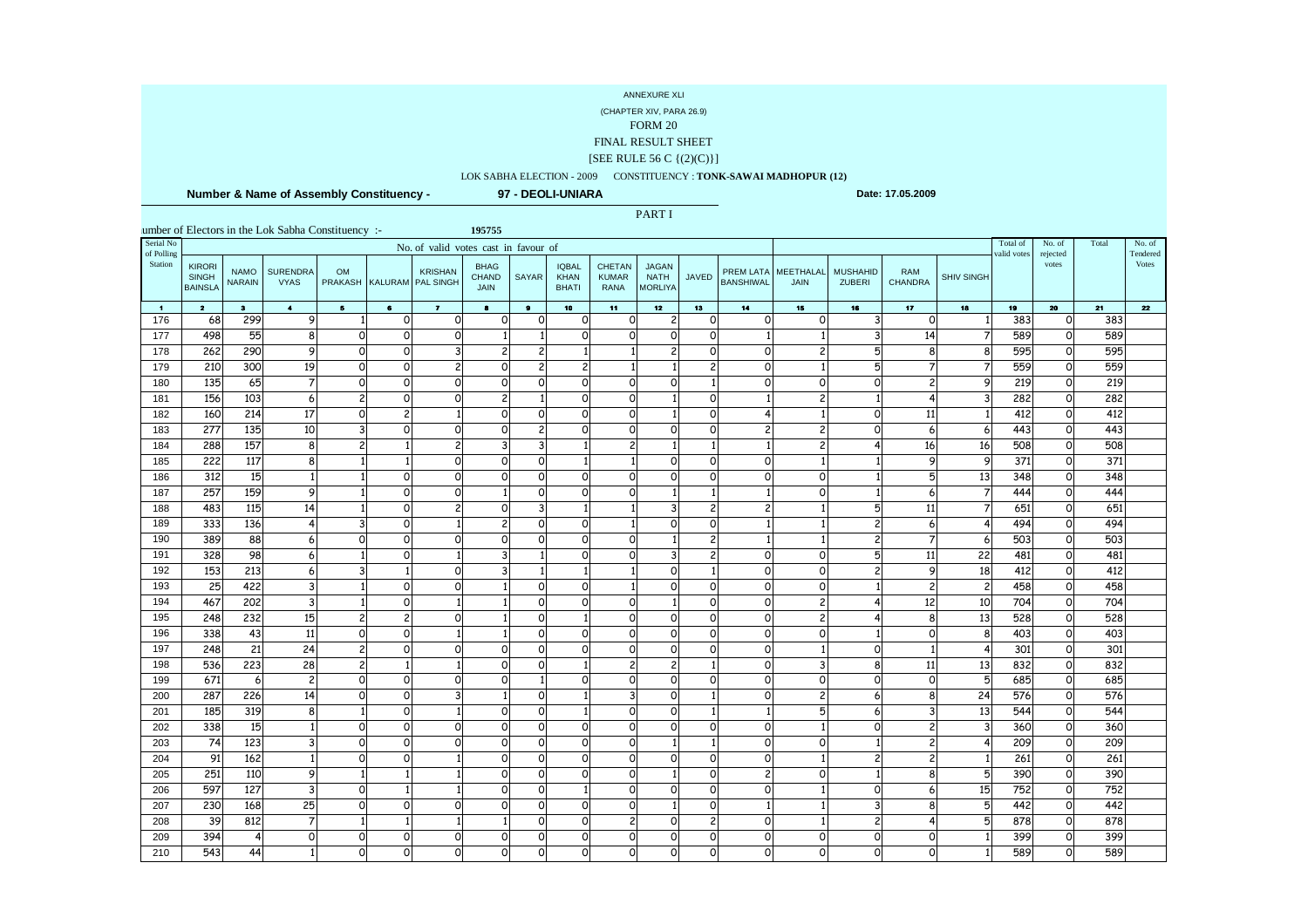(CHAPTER XIV, PARA 26.9)

## FORM 20

### FINAL RESULT SHEET

#### $[SEE$  RULE 56 C  $\{(2)(C)\}]$

## LOK SABHA ELECTION - 2009 CONSTITUENCY : **TONK-SAWAI MADHOPUR (12)**

<u>2 384 21 0 0 0 0 2 1 0 3 1 1 3 5 10 7 530 0 530</u>

3 567 12 0 1 0 0 0 1 0 2 1 0 0 0 1 6 11 6 690 0 690

8 254 9 1 1 0 2 1 0 0 0 1 3 1 6 3 3 543 0 543

<u>6 10 0 0 0 0 0 0 0 0 2 0 0 0 1 1 0 511 0 511</u>

Total No. of Tendered Votes

222

223

224

 $\begin{array}{c} 83 \\ 11 \end{array}$ 

<sup>258</sup>

486<br>254

|                         |                                                 |               | Number & Name of Assembly Constituency -         |    |                                             |                                            |                | 97 - DEOLI-UNIARA                           |                                       |                                        |       |                  |                                    |                           | Date: 17.05.2009             |            |                         |                   |       |              |
|-------------------------|-------------------------------------------------|---------------|--------------------------------------------------|----|---------------------------------------------|--------------------------------------------|----------------|---------------------------------------------|---------------------------------------|----------------------------------------|-------|------------------|------------------------------------|---------------------------|------------------------------|------------|-------------------------|-------------------|-------|--------------|
|                         |                                                 |               |                                                  |    |                                             |                                            |                |                                             |                                       | PART I                                 |       |                  |                                    |                           |                              |            |                         |                   |       |              |
|                         |                                                 |               | umber of Electors in the Lok Sabha Constituency: |    |                                             | 195755                                     |                |                                             |                                       |                                        |       |                  |                                    |                           |                              |            |                         |                   |       |              |
| Serial No<br>of Polling |                                                 |               |                                                  |    | No. of valid votes cast in favour of        |                                            |                |                                             |                                       |                                        |       |                  |                                    |                           |                              |            | Total of<br>valid votes | No. of            | Total | No.<br>Tende |
| Station                 | <b>KIRORI</b><br><b>SINGH</b><br><b>BAINSLA</b> | <b>NARAIN</b> | NAMO SURENDRA<br><b>VYAS</b>                     | OM | <b>KRISHAN</b><br>PRAKASH KALURAM PAL SINGH | <b>BHAG</b><br><b>CHAND</b><br><b>JAIN</b> | SAYAR          | <b>IQBAL</b><br><b>KHAN</b><br><b>BHATI</b> | CHETAN<br><b>KUMAR</b><br><b>RANA</b> | JAGAN<br><b>NATH</b><br><b>MORLIYA</b> | JAVED | <b>BANSHIWAL</b> | PREM LATA MEETHALAL<br><b>JAIN</b> | <b>MUSHAHID</b><br>ZUBERI | <b>RAM</b><br><b>CHANDRA</b> | SHIV SINGH |                         | rejected<br>votes |       | Vot          |
|                         | $\overline{\mathbf{2}}$                         |               |                                                  |    | 7                                           |                                            |                | 10                                          | 11                                    | 12 <sup>7</sup>                        | 13    | 14               | 15                                 | 16                        | 17                           | 18         | 19                      | 20                | 21    | 22           |
| 211                     | 35                                              | 488           |                                                  |    |                                             |                                            |                |                                             |                                       |                                        |       |                  |                                    |                           |                              |            | 549                     |                   | 549   |              |
| 212                     | 241                                             | 142           |                                                  |    |                                             |                                            |                |                                             |                                       |                                        |       |                  |                                    |                           |                              | 11         | 416                     |                   | 416   |              |
| 213                     | 189                                             | 237           | 21                                               |    |                                             |                                            |                |                                             |                                       |                                        |       |                  |                                    | 13                        |                              |            | 478                     |                   | 478   |              |
| 214                     | 288                                             | 188           | 17                                               |    |                                             |                                            |                |                                             |                                       |                                        |       |                  |                                    | 1C                        |                              | 11         | 534                     |                   | 534   |              |
| 215                     | 260                                             | 83            | Q                                                |    |                                             |                                            |                |                                             |                                       |                                        |       |                  |                                    |                           |                              | 61         | 368                     |                   | 368   |              |
| 216                     | 279                                             | 87            | ы                                                |    |                                             |                                            |                |                                             |                                       |                                        |       |                  |                                    |                           |                              |            | 385                     |                   | 385   |              |
| 217                     | 12                                              | 337           | 13                                               |    |                                             |                                            |                |                                             |                                       |                                        |       |                  |                                    |                           |                              |            | 386                     |                   | 386   |              |
| 218                     | 45                                              | 765           | 8                                                |    |                                             |                                            |                |                                             |                                       |                                        |       |                  |                                    | 10                        |                              | 61         | 843                     |                   | 843   |              |
| 219                     | 277                                             | 101           |                                                  |    |                                             |                                            |                |                                             |                                       |                                        |       |                  |                                    |                           |                              | 61         | 398                     |                   | 398   |              |
| 220                     | 282                                             | 136           | 5                                                |    |                                             |                                            |                |                                             |                                       |                                        |       |                  |                                    |                           |                              | 8          | 450                     |                   | 450   |              |
| 221                     | 92                                              | 384           | 21                                               | ΟI | 01                                          | $\Omega$                                   | $\overline{c}$ |                                             | O.                                    | 3                                      |       |                  |                                    | 5                         | 10                           |            | 530                     |                   | 530   |              |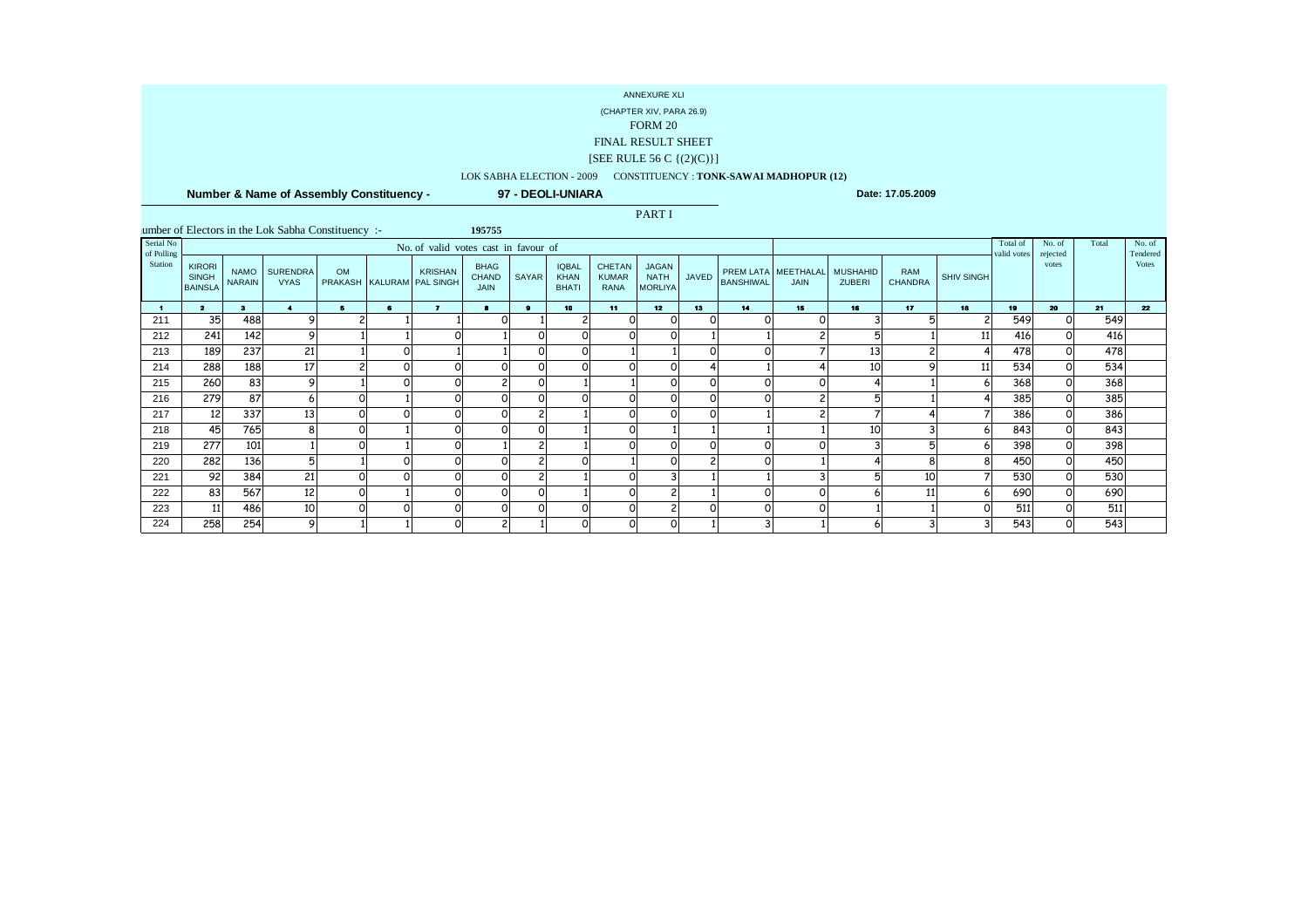(CHAPTER XIV, PARA 26.9)

# FORM 20

### FINAL RESULT SHEET

#### $[SEE$  RULE 56 C  $\{(2)(C)\}]$

## LOK SABHA ELECTION - 2009 CONSTITUENCY : **TONK-SAWAI MADHOPUR (12)**

 **Number & Name of Assembly Constituency -**

 Service Votes

**97 - DEOLI-UNIARA**

**Date: 17.05.2009**

|                       |                                                 |                              | umber of Electors in the Lok Sabha Constituency :- |                      |              |                                            | 195755                                     |                |                                             |                                | <b>PARTI</b>                                  |                |                               |                                 |                                  |                              |                   |                         |                     |       |                          |
|-----------------------|-------------------------------------------------|------------------------------|----------------------------------------------------|----------------------|--------------|--------------------------------------------|--------------------------------------------|----------------|---------------------------------------------|--------------------------------|-----------------------------------------------|----------------|-------------------------------|---------------------------------|----------------------------------|------------------------------|-------------------|-------------------------|---------------------|-------|--------------------------|
| Serial No             |                                                 |                              |                                                    |                      |              | No. of valid votes cast in favour of       |                                            |                |                                             |                                |                                               |                |                               |                                 |                                  |                              |                   | Total of<br>valid votes | No. of              | Total | No. of                   |
| of Polling<br>Station | <b>KIRORI</b><br><b>SINGH</b><br><b>BAINSLA</b> | <b>NAMO</b><br><b>NARAIN</b> | <b>SURENDRA</b><br><b>VYAS</b>                     | <b>OM</b><br>PRAKASH |              | <b>KRISHAN</b><br><b>KALURAM</b> PAL SINGH | <b>BHAG</b><br><b>CHAND</b><br><b>JAIN</b> | SAYAR          | <b>IQBAL</b><br><b>KHAN</b><br><b>BHATI</b> | CHETAN<br><b>KUMAR</b><br>RANA | <b>JAGAN</b><br><b>NATH</b><br><b>MORLIYA</b> | JAVED          | PREM LATA<br><b>BANSHIWAL</b> | <b>MEETHALAL</b><br><b>JAIN</b> | <b>MUSHAHID</b><br><b>ZUBERI</b> | <b>RAM</b><br><b>CHANDRA</b> | <b>SHIV SINGH</b> |                         | rejected<br>votes   |       | Tendered<br><b>Votes</b> |
| $\blacksquare$        | $\overline{\mathbf{2}}$                         | 3 <sup>7</sup>               | $\blacktriangleleft$                               | $\mathbf{5}$         | $\bullet$    | $\mathbf{7}$                               | $\bullet$                                  | $\bullet$      | 10 <sub>10</sub>                            | 11 <sub>1</sub>                | 12 <sub>2</sub>                               | 13             | 14                            | 15                              | 16 <sub>1</sub>                  | 17 <sub>2</sub>              | 18                | 19                      | 20                  | 21    | 22                       |
| 225                   | 217                                             | 311                          | 8                                                  |                      |              |                                            | $\Omega$                                   | $\circ$        |                                             | $\circ$                        | 2                                             |                | $\Omega$                      | $\overline{c}$                  | 4                                | 12                           | 12                | 573                     | 0                   | 573   |                          |
| 226                   | 9                                               | 221                          | 4                                                  |                      | $\Omega$     | $\Omega$                                   |                                            | $\circ$        | $\circ$                                     |                                | 1                                             |                |                               | $\overline{c}$                  | $\overline{\mathbf{3}}$          |                              | $\overline{c}$    | 251                     | $\circ$             | 251   |                          |
| 227                   | $\overline{4}$                                  | 249                          | $\overline{4}$                                     | $\Omega$             | $\circ$      |                                            | $\Omega$                                   | $\circ$        | $\circ$                                     | $\circ$                        | $\circ$                                       | $\Omega$       | $\circ$                       | $\mathsf{o}$                    | $\overline{2}$                   | $\Omega$                     | $\mathbf{1}$      | 261                     | $\circ$             | 261   |                          |
| 228                   | 18                                              | 429                          | 5 <sup>1</sup>                                     |                      | $\circ$      | $\mathsf{O}$                               | $\overline{2}$                             | $\mathsf{o}$   | $\mathbf 0$                                 |                                | O                                             | 0              | $\circ$                       | $\circ$                         | 1                                | $\circ$                      | $\overline{c}$    | 460                     | $\circ$             | 460   |                          |
| 229                   | $\overline{7}$                                  | 422                          | $\overline{3}$                                     |                      | $\Omega$     | $\Omega$                                   | $\Omega$                                   | $\circ$        | $\circ$                                     | $\Omega$                       | $\Omega$                                      | $\Omega$       |                               | $\mathsf{o}$                    | $\overline{\mathbf{3}}$          | $\boldsymbol{4}$             | $\Omega$          | 441                     | $\circ$             | 441   |                          |
| 230                   | 18                                              | 397                          | $\circ$                                            | $\Omega$             | $\Omega$     | $\Omega$                                   | $\Omega$                                   | $\circ$        | $\Omega$                                    | $\Omega$                       | $\circ$                                       | $\Omega$       | $\Omega$                      | $\mathsf{o}$                    | 1                                | $\Omega$                     |                   | 417                     | $\circ$             | 417   |                          |
| 231                   | 149                                             | 52                           | $\overline{3}$                                     | $\Omega$             |              | $\Omega$                                   | $\Omega$                                   | $\circ$        | $\Omega$                                    |                                | <sub>0</sub>                                  | 2              | $\Omega$                      | $\mathbf{1}$                    | 4                                | 5                            | $\overline{4}$    | 222                     | $\circ$             | 222   |                          |
| 232                   | 6                                               | 372                          | 5                                                  |                      | $\circ$      | $\circ$                                    | $\circ$                                    | $\circ$        |                                             | $\circ$                        | $\mathbf{1}$                                  | $\Omega$       | $\circ$                       | $\circ$                         | $\mathbf{1}$                     | 3                            | $\circ$           | 390                     | $\circ$             | 390   |                          |
| 233                   | 128                                             | 832                          | 20                                                 |                      | $\circ$      | $\overline{c}$                             | $\circ$                                    | $\circ$        |                                             | $\circ$                        | $\circ$                                       | 0              | $\mathbf 0$                   | $\mathbf{1}$                    | 4 <sup>1</sup>                   |                              | 2                 | 995                     | $\mathsf{O}\xspace$ | 995   |                          |
| 234                   | 10                                              | 844                          | $\overline{7}$                                     | $\overline{2}$       | $\circ$      |                                            | 1                                          | $\circ$        | $\Omega$                                    | $\circ$                        | $\mathbf{1}$                                  | $\Omega$       | $\circ$                       | $\mathbf{1}$                    | $\circ$                          |                              | $\mathbf{3}$      | 871                     | $\circ$             | 871   |                          |
| 235                   | 308                                             | 186                          | 11                                                 | $\overline{2}$       | $\circ$      | $\circ$                                    | $\circ$                                    | $\overline{c}$ |                                             | $\Omega$                       | 1                                             | $\overline{c}$ |                               | 1                               | $\overline{3}$                   | 6                            | 14                | 538                     | $\circ$             | 538   |                          |
| 236                   | 34                                              | 774                          | 18                                                 |                      | $\circ$      |                                            | $\overline{2}$                             |                |                                             |                                | 2                                             | $\Omega$       | $\Omega$                      | $\overline{c}$                  | 5 <sup>1</sup>                   | 13                           | $\overline{7}$    | 863                     | $\circ$             | 863   |                          |
| 237                   | 166                                             | 198                          | 9                                                  | 2                    | $\Omega$     | $\Omega$                                   | $\Omega$                                   | $\circ$        |                                             |                                | $\Omega$                                      | $\Omega$       |                               | $\mathbf{1}$                    | $\overline{3}$                   | 9                            | $\overline{2}$    | 393                     | $\mathsf{o}$        | 393   |                          |
| 238                   | 376                                             | 258                          | $\overline{7}$                                     |                      |              |                                            | 1                                          |                | $\overline{c}$                              |                                |                                               | 0              | $\overline{c}$                | 1                               | 1                                | $\overline{21}$              | 32                | 710                     | $\circ$             | 710   |                          |
| 239                   | 170                                             | 79                           | $\overline{3}$                                     |                      | $\circ$      | $\Omega$                                   | $\Omega$                                   | $\circ$        | $\circ$                                     | $\circ$                        | $\mathbf{1}$                                  |                | $\Omega$                      | $\circ$                         | 1                                | $\overline{c}$               | 10                | 268                     | $\circ$             | 268   |                          |
| 240                   | 67                                              | 138                          | $1\vert$                                           |                      | $\mathbf 0$  | 0                                          | $\mathsf{2}$                               | $\circ$        |                                             | $\circ$                        | 1                                             | $\Omega$       | $\Omega$                      | 1                               | 4                                | 6                            | 3                 | 225                     | $\circ$             | 225   |                          |
| 241                   | 151                                             | 114                          | 8                                                  | $\Omega$             | 1            | $\mathbf{1}$                               | $\Omega$                                   | $\circ$        | $\Omega$                                    | $\Omega$                       | 1                                             | 5              | $\mathbf{1}$                  | $\mathbf{1}$                    | 1                                | $\overline{3}$               | 6                 | 293                     | $\circ$             | 293   |                          |
| 242                   | 208                                             | 171                          | 12                                                 |                      | 5            |                                            | $\Omega$                                   | $\circ$        | $\Omega$                                    | $\Omega$                       | O                                             |                | $\Omega$                      | $\mathsf{o}$                    | $\overline{2}$                   | 10                           | 2                 | 416                     | $\mathsf{o}$        | 416   |                          |
| 243                   | 115                                             | 65                           | $\mathbf{1}$                                       | $\Omega$             | $\Omega$     | $\Omega$                                   | $\Omega$                                   | $\Omega$       | $\Omega$                                    | $\Omega$                       |                                               | $\Omega$       | $\Omega$                      | $\mathbf{1}$                    |                                  | 10                           | 7                 | $\overline{201}$        | $\Omega$            | 201   |                          |
| 244                   | 95                                              | 142                          | 6                                                  | $\Omega$             |              | $\mathsf{O}$                               | $\Omega$                                   |                | $\Omega$                                    |                                | $\circ$                                       |                |                               | $\circ$                         | 1                                | 5                            | 5                 | 259                     | $\circ$             | 259   |                          |
| 245                   | 162                                             | 177                          | 14                                                 |                      | $\circ$      |                                            | $\mathbf{1}$                               |                | $\overline{c}$                              | $\Omega$                       | $\mathbf{1}$                                  |                | $\Omega$                      | $\overline{4}$                  | 4 <sup>1</sup>                   | $\Delta$                     | 35                | 410                     | $\circ$             | 410   |                          |
| 246                   | 339                                             | 137                          | 27                                                 | Δ                    |              | $\Omega$                                   | $\overline{2}$                             |                | $\circ$                                     | 2                              | $\mathbf{1}$                                  |                | $\Omega$                      | 3                               | 8                                | 8                            | $\overline{4}$    | 538                     | $\circ$             | 538   |                          |
| 247                   | 525                                             | 124                          | $\overline{7}$                                     |                      | $\mathbf{0}$ | 0                                          | 1                                          |                | $\circ$                                     | $\circ$                        | 1                                             | ∩              | 3                             | 3                               | $\overline{3}$                   | 7                            | $\overline{4}$    | 680                     | $\circ$             | 680   |                          |
| 248                   | 350                                             | 161                          | 8                                                  |                      | $\Omega$     | $\Omega$                                   | $\Omega$                                   | $\Omega$       | $\Omega$                                    | $\Omega$                       | $\overline{4}$                                |                |                               | $\Omega$                        | 4 <sup>1</sup>                   | 9                            | 3                 | 543                     | $\mathsf{o}$        | 543   |                          |
| 249                   | 273                                             | 195                          | $\overline{7}$                                     |                      |              |                                            | $\circ$                                    |                | $\circ$                                     |                                | 1                                             |                |                               | 1                               | $\overline{3}$                   | 5                            | 18                | 513                     | $\mathsf{o}$        | 513   |                          |
| 250                   | 384                                             | 122                          | 65                                                 |                      | $\circ$      |                                            | $\circ$                                    | $\circ$        |                                             | $\circ$                        | $\circ$                                       |                | $\circ$                       | 1                               |                                  | 3                            | $\overline{7}$    | 588                     | $\mathsf{o}$        | 588   |                          |
| 251                   | 489                                             | 147                          | 9                                                  |                      |              | $\Omega$                                   | $\Omega$                                   | $\mathbf{1}$   |                                             | $\Omega$                       | $\mathbf{1}$                                  | Δ              | $\overline{c}$                | $\mathbf{1}$                    | 5                                | 片                            | 16                | 683                     | $\circ$             | 683   |                          |
| 252                   | 195                                             | 95                           | 3                                                  |                      | $\Omega$     |                                            |                                            | $\circ$        | $\Omega$                                    | $\Omega$                       | $\Omega$                                      | $\Omega$       | $\Omega$                      | $\circ$                         | 2                                |                              | $\overline{c}$    | 304                     | $\mathsf{o}$        | 304   |                          |
| 253                   | $\Omega$                                        | 367                          | $\circ$                                            | ∩                    | $\circ$      | $\Omega$                                   | $\Omega$                                   | $\circ$        | $\Omega$                                    | $\circ$                        | $\circ$                                       | 0              | $\Omega$                      | $\circ$                         | $\circ$                          | $\Omega$                     | $\Omega$          | 367                     | $\circ$             | 367   |                          |
| 254                   | 207                                             | 178                          | 9                                                  |                      | $\mathsf{o}$ | $\Omega$                                   | $\Omega$                                   | $\circ$        | $\Omega$                                    | $\Omega$                       | $\Omega$                                      | $\Omega$       | $\Omega$                      | $\circ$                         | 1                                |                              | 5                 | 410                     | $\circ$             | 410   |                          |
| 255                   | 147                                             | 16                           | 2                                                  |                      | $\circ$      | $\circ$                                    | $\circ$                                    | $\circ$        | $\circ$                                     | $\circ$                        | $\circ$                                       | $\Omega$       | $\circ$                       | $\circ$                         | 1                                | 9                            | 8                 | 185                     | $\mathsf{o}$        | 185   |                          |
| 256                   | 429                                             | 49                           | 2 <sup>1</sup>                                     |                      | $\circ$      | $\Omega$                                   | $\Omega$                                   | $\mathsf{o}$   | $\mathbf 0$                                 | $\Omega$                       | O                                             | $\Omega$       |                               | $\mathsf{o}$                    | $\circ$                          |                              | 3                 | 489                     | $\Omega$            | 489   |                          |
| Postal<br>&           |                                                 |                              |                                                    |                      |              |                                            |                                            |                |                                             |                                |                                               |                |                               |                                 |                                  |                              |                   |                         |                     |       |                          |

 $\frac{1}{2}$  , and a contract of the contract of the contract of the contract of the contract of the contract of the contract of the contract of the contract of the contract of the contract of the contract of the contract of